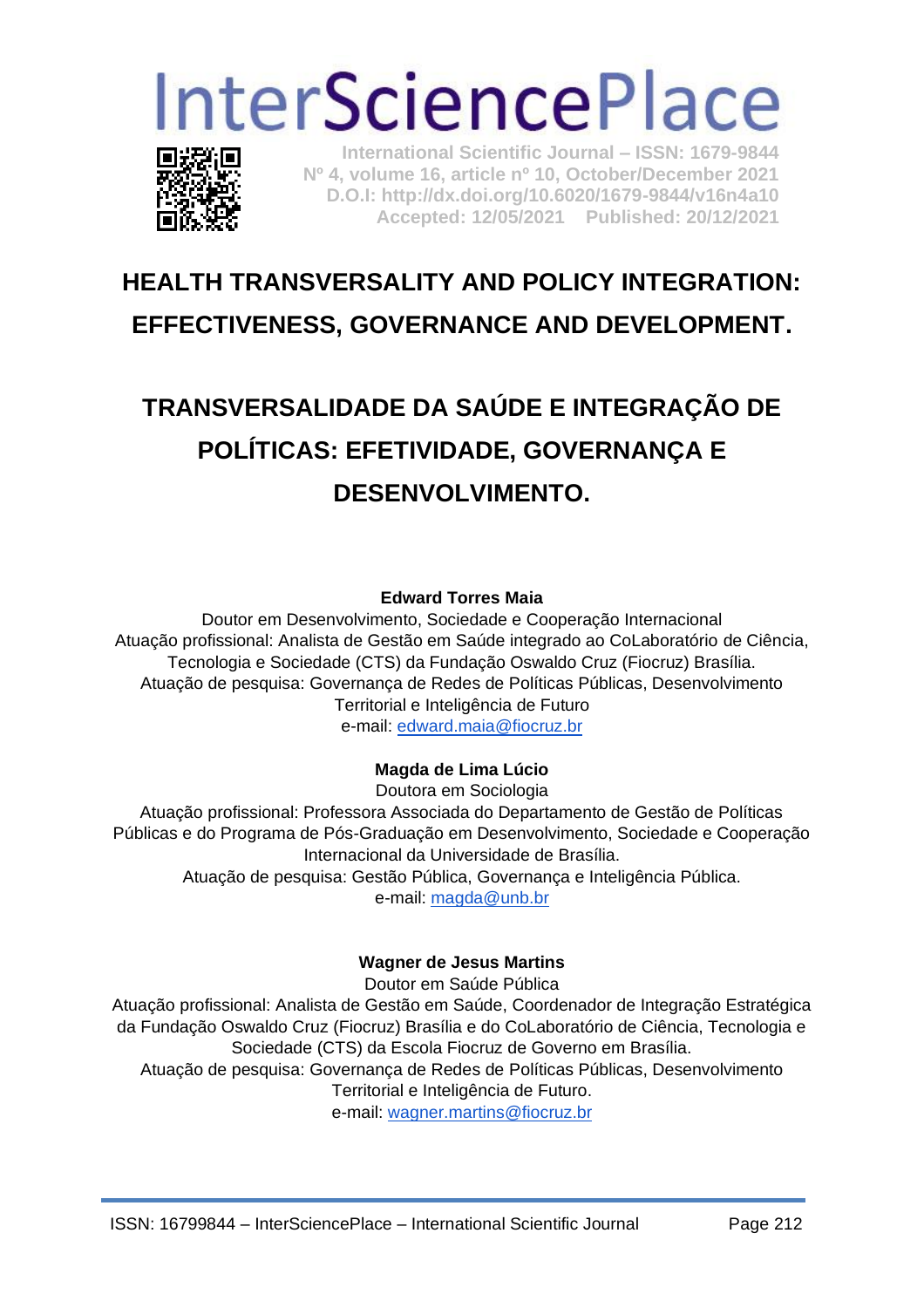#### **Brainard Guy Peters**

Maurice Falk Professor of American Government Professor Titular do Departamento de Ciência Política da Universidade de Pittsburgh (EUA). Atuação de pesquisa: Estudos Comparativos de Políticas Públicas, Administração Pública e Estado Inclusivo.

[bgpeters@pitt.edu](mailto:bgpeters@pitt.edu)

**Abstract:** The contemporary challenges for the survival of the next generations involve the confrontation of social problems by the State, which directly affect the development process in the world, as well as having an impact on people's lives. This article analyzes how the transversality of health policy can contribute to the process of integrating policies considering the State's performance, as a strategic actor, under the cooperative point of view, in the construction of collective solutions with society for development. The methodological construct is initially anchored in the integrative review method, in the light of Ganong's teachings, the results being guided by the content analysis of Triviños and supported by the theory of Granoveter ties, in view of the existing correlations among different policies contained in the scientific productions during the period of 2015 and 2020. The evidenced results point to the following characteristics of health policy: 1. High degree of policy integration, from the perspective of its transversality; and 2. Contribution to the policy design process, in the sense of greater policy effectiveness, given the possibility of increasing precision in the targeting and hitting process. The health transversality was presented as an approach capable of contributing to governance processes, starting from the generation of inputs to subsidize *exante* decision making, helping to reduce uncertainties for the dimensioning of solutions, considering life as a human condition as focus of policy formulation for development.

**Keywords:** transversality of health; policy integration; policy effectiveness; governance; development.

**Resumo:** Os desafios contemporâneos para a sobrevivência das próximas gerações perpassam pelo enfrentamento de problemas sociais pelo Estado, os quais afetam diretamente o processo de desenvolvimento no mundo, assim como acarreta impactos à vida das pessoas. Este artigo analisa como a transversalidade da política de saúde pode contribuir com o processo de integração de políticas considerando a atuação do Estado, como ator estratégico, sob o ponto de vista cooperativo, em construções de soluções coletivas junto à sociedade para o desenvolvimento. O construto metodológico se ancora inicialmente no método da revisão integrativa, à luz dos ensinamentos de Ganong, sendo os resultados guiados pela análise de conteúdo de Triviños e sustentados pela teoria dos laços de Granoveter, tendo em vista as correlações existentes entre distintas políticas contidas nas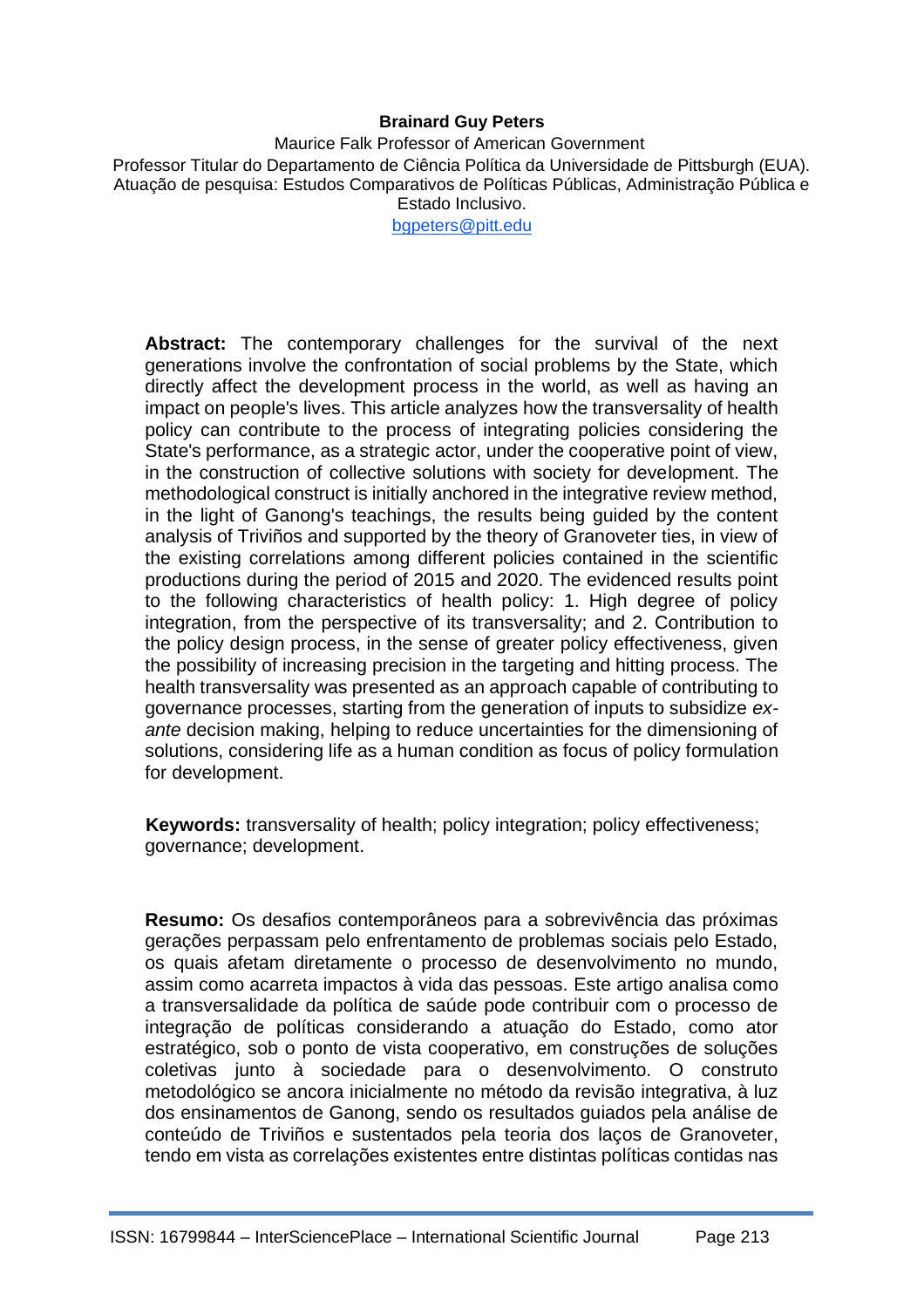produções científicas durante o período de 2015 e 2020. Os resultados evidenciados apontam para as seguintes características da política de saúde: 1. Alto grau de integração de políticas, sob a perspectiva de sua transversalidade; e 2. Contribuição com o processo de *policy design*, no sentido de maior efetividade das políticas, diante da possibilidade de elevação da precisão no processo de mira e acerto (targeting and hitting). A transversalidade da saúde se apresentou como uma abordagem capaz de contribuir com processos de governança, a partir da geração de insumos para subsidiar tomadas de decisões ex-ante, auxiliando na redução de incertezas para o dimensionamento de soluções, considerando a vida como condição humana como foco das formulações de políticas para o desenvolvimento.

**Palavras-chave:** transversalidade da saúde; integração de políticas; efetividade de políticas; governança; desenvolvimento.

## **1. INTRODUCTION**

One of the major challenges facing all governments is providing coordinated and integrated service to their citizens, considering that much of government policymaking is done within individual policy domains, and is done with little regard for its effects in other areas of government activity (Peters, 2015). Therefore, finding means of improving levels of coherence among policies is likely to contribute to their overall effectiveness, and to the legitimacy of governments.

This study argues that the health perspective can function as an integrator of policies for the effectiveness of this process, through cooperative approaches based on its transversality to promote such an approach. Creating transversality in health depends on working with the community and the large number of actors needed to build complex political solutions (Brugué, 2008; Peters, 2017). To understand the logic of the transversality of health policy, in a systemic way, we use the 2030 Agenda of the United Nations (UN), as an empirical outline capable of shedding light on this issue.

In this study, we rely on Peters (2013) to inform us that the process of policy integration (PI) is one of the components of governance that portrays how decision makers formulate policies that can work with others across the board.

Promoting PI and coordination processes can be considered vital today, in view of the complexity, the interactions involving plurality of actors in deliberative processes and the possible fragmentation of existing knowledge about phenomena (Fleury, 2003; Peters, 2013; Morin, 2001). Thus, the understanding of PI can contribute to the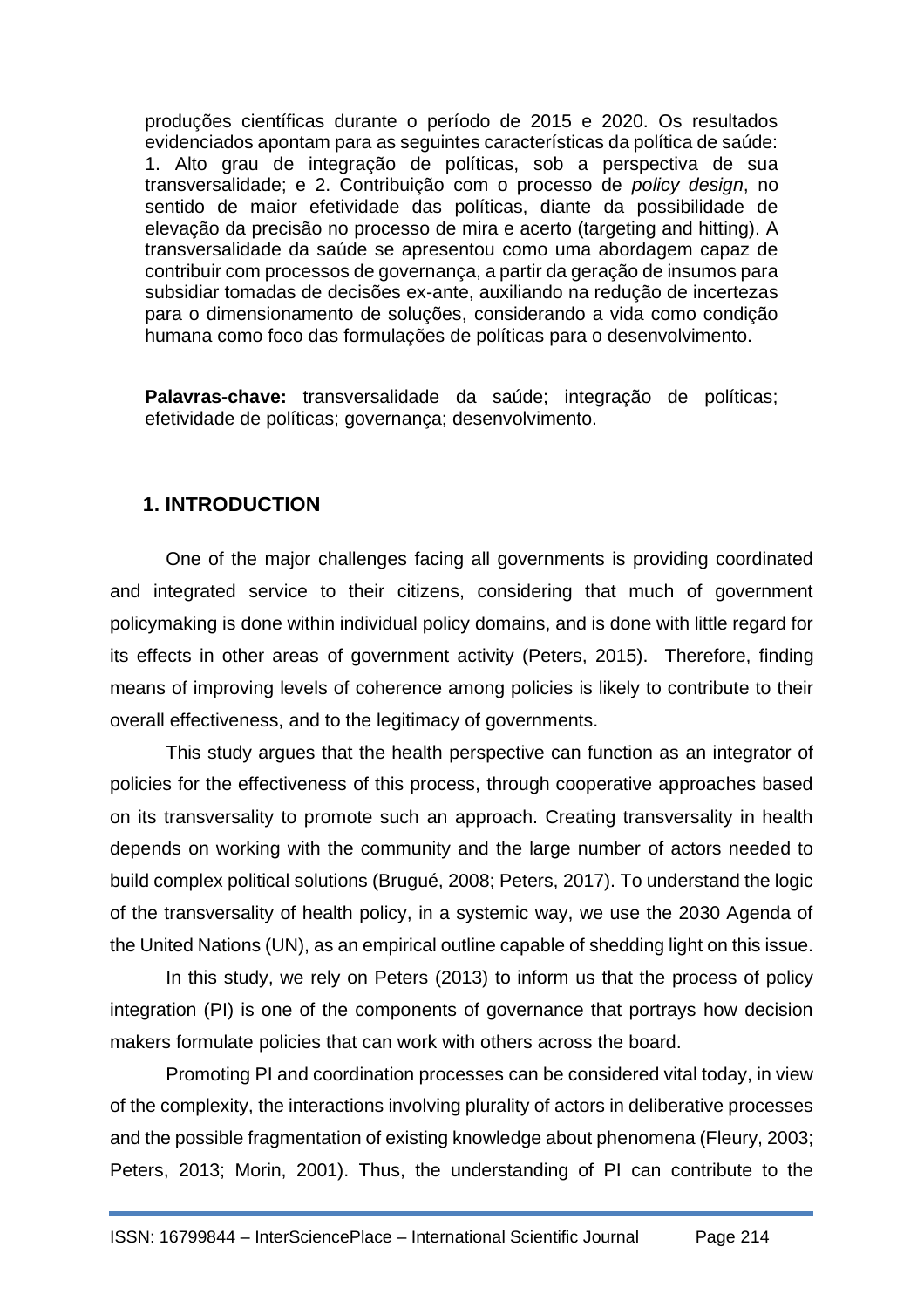construction of collective solutions, as recommended by Underdal (1980), whose concept developed by the author means "(...) joining the parts in a whole (...)" (Underdal, 1980, p. 159).

PI refers to the thought about how constitutive elements can be aggregated or brought together in order to promote a unique conception to deal with phenomena (Underdal, 1980). Such conception allows us to understand the need to promote interconnections linked to the formulation of policies by decision-makers to obtain better results for the benefit of society and in the reach of development.

For this purpose, the approach of health transversality (HT) can emerge as a connecting element for governance mechanisms, in the sense of contributing to the interactive, dynamic and complex processes required in contemporary times, in order to promote PI in more cooperative actions that allow the protagonism of society in the performance for the collective construction of public solutions (Peters, 2015).

In this context, the integration of policies becomes fundamental for such a collective construction, as defended by Underdal (1980), in view of the combination of phenomenon (s) components to reach the systemic vision, in order to promote aggregating thoughts capable of overcoming contemporary challenges (Morin, 2001). Such challenges include understanding the existing correlations amid policies in order to contribute to the design of the policy to be formulated.

In many countries, public health problems must be addressed through understanding systemic relations existing among policies. For example, in the USA, the survey of House (2015) demonstrates the importance of housing policy in improving e living conditions in society, and for a better quality of health for the population, Inn Mexico, the study by León-Cortés, Leal Fernández and Sánchez-Pérez (2019) points out health problems resulting from a scarcity of resources and an increase in the number of people living in poverty; and in Brazil, the study by Souza et al. (2019) point out the need to integrate elements that have direct impacts on the health policy and the living conditions of its population.

In view of the exhibitions and the intention to deepen the discussion of health with life in the face of the State's need for more incisive action to deal with contemporary complex phenomena, the question arises: would health policy be able to integrate other public policies? In this sense, this article intends to highlight and discuss characteristics of health policy, from the perspective of transversality, as well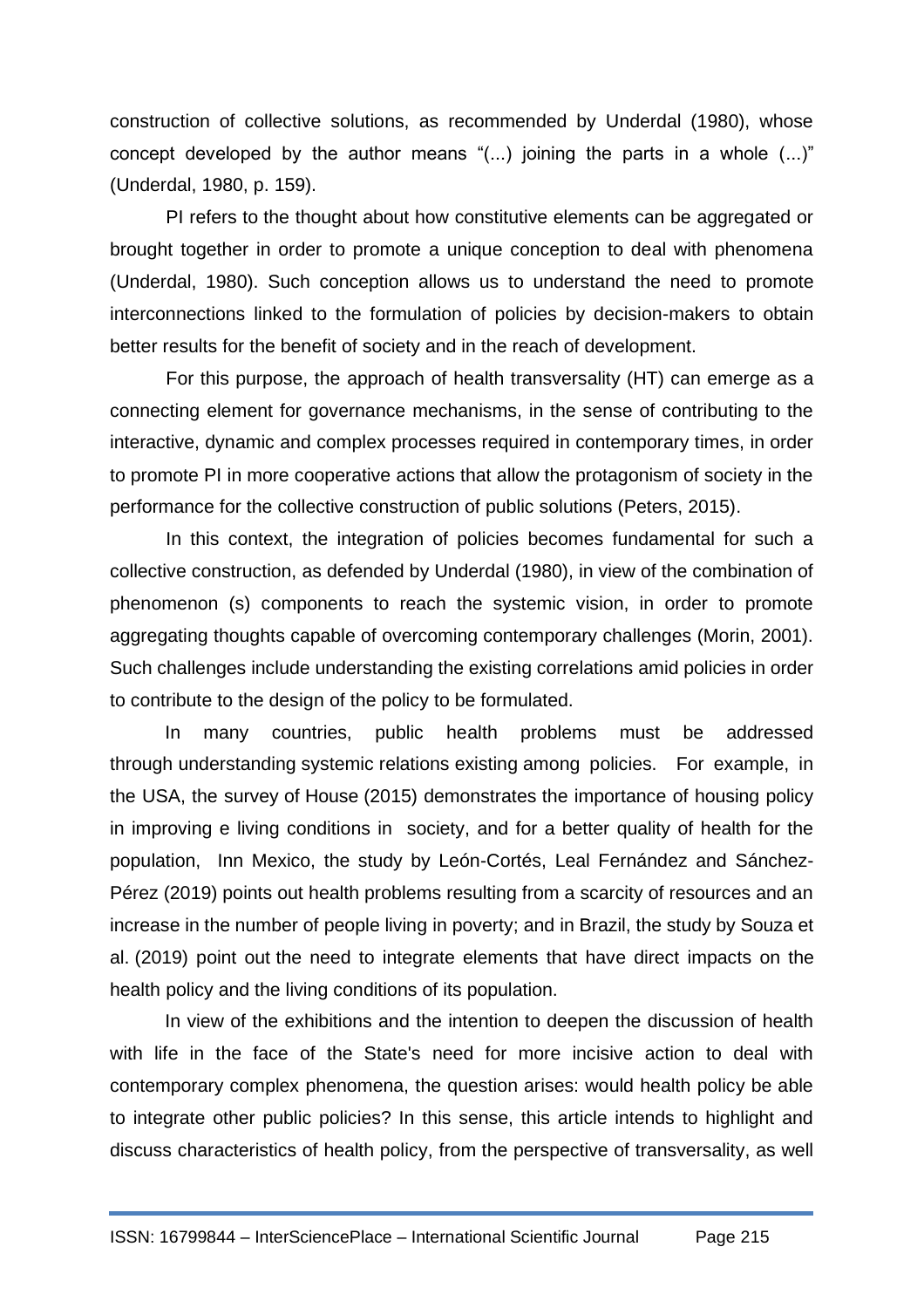as the relevance for policy design, based on analyzes related to scientific publications and the 2030 Agenda, using the Integrative Review method, based on Ganong (1987), as the study's guide.

In this domain, transversality, seen as an important conductor that can contribute to the policy integration process given its dynamic and interdisciplinary characteristics of interactive dialogues among actors, emerges an element that contributes to coordination amid governmental processes, promotes association amid public institutions and assists in interactions of stakeholders (Brugué, Canal & Paya, 2015).

Thus, transversality and PI theoretically allow direct and constructive dialogues to search for collective solutions that may overcome current challenges in complex environments (Brugué, Canal & Paya, 2015). In the current context of humanity, the biggest challenges are related to the concern with the survival of the next generations, the achievement of a higher quality of life, and the fight against social problems that affect the development process (UN, 2015).

Human life, as perceived by Sen (2018), is understood as a connecting element for development, which aims to overcome social problems that impacting the human condition, in view of the limitations on the capacities of individuals. This coping challenge of Sen (2018) finds support in the 1988 Brazilian Federal Constitution (BFC/1988), in view of its Article 3 which deals with fundamental objectives, such as combating poverty and reducing social inequalities (Brazil, 1988).

Such social problems, understood as externalities driven by capitalism and the current context of exacerbated consumption, are factors that impact individual capacities and human conditions, culminating in the health conditions of individuals (Leach, 2016; Sen, 2018). In this sense, the human condition for existence depends on the individual being able to survive, and with sufficient health to be able to contribute to development.

Human life is a vital element for the development process, as people have a right to life, an affirmation defended since the publication of the Universal Declaration of Human Rights (UDHR), in 1948 (UN, 1948). It becomes necessary to explain that life has an inseparable characteristic with health, in view of being the most precious asset of any human being, being a policy that even received "(...) State protective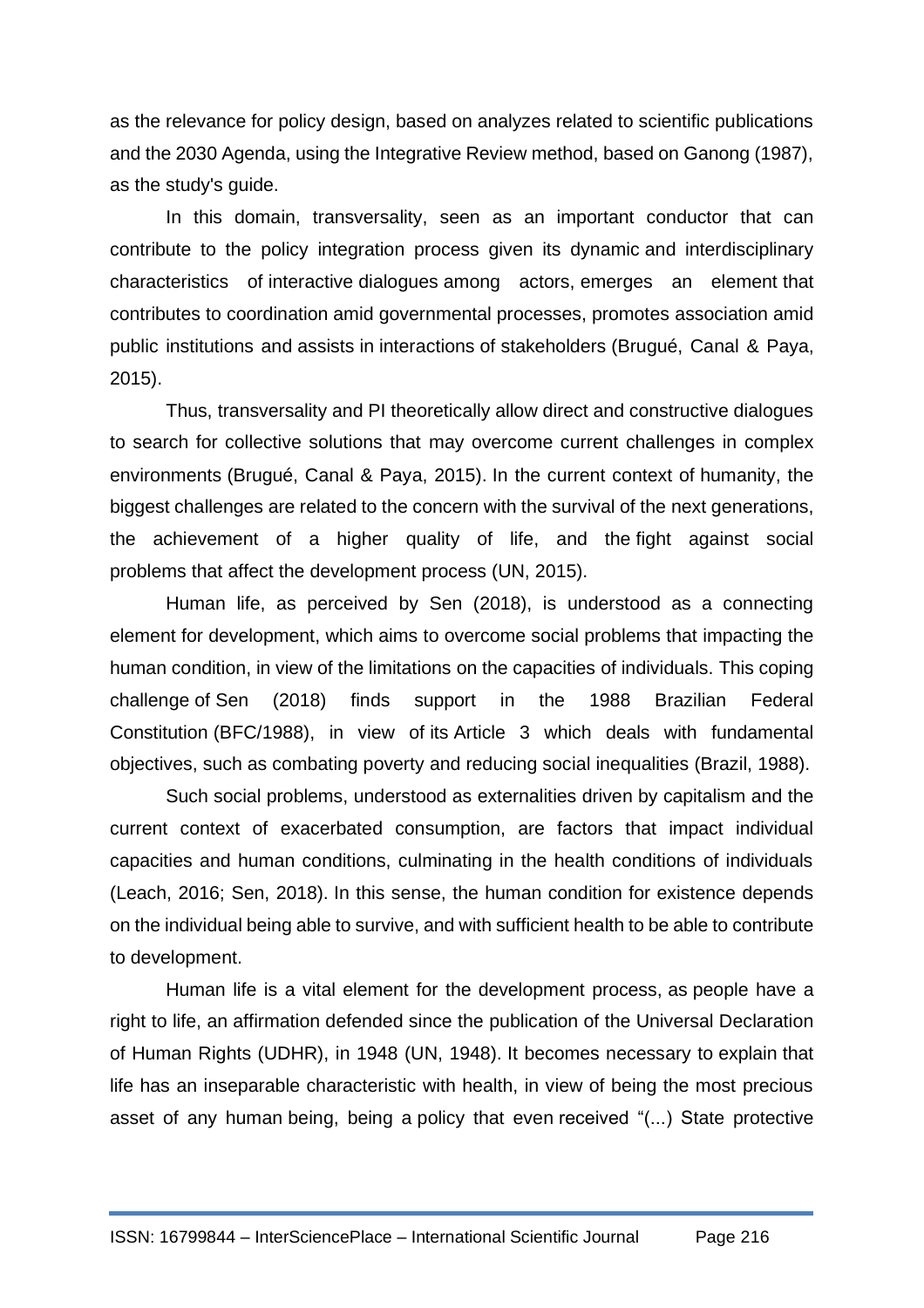guardianship (...)" (Ordacgy, 2009, p. 16), as expressed in article 196 of BFC/1988 (Brazil, 1988).

Thus, deepening studies in health transversality (HT), understood here as an element that connects several policies - such as education, security, sanitation, economics and others - and that allows to stimulate interactions among actors, can be fundamental for governance mechanisms. This connection will make it possible to broaden the vision of complex phenomena, being able to build more effective policy designs that strengthen national, inclusive and sustainable development, giving rise to governance mechanisms through more effective arrangements for the full life of current and future generations.

## **2. FOR A FULL LIFE**

To explore the characteristics of health policy, it is important to understand initially the relationship between health and its importance for a full life, in the midst of the development process that has been taking place in the world since the middle of the 20th century and, later, the way how HT relates to PI in this context.

Article 196 of CF/1988 brings the following content: "(...) health is everyone's right and duty of the State, guaranteed through social and economic policies aimed at reducing the risk of disease (...)" (Brazil, 1988, art. 196, without page, our translation). Thus, the responsibility to protect the population is considered by the State, as well as the formulation of policies and measures necessary for people to be healthy, an important component for the productive population, with the purpose being economic development.

The World Health Organization (WHO), in 1946, considered health as a fundamental right in its founding document, understanding it as "(...) a state of complete physical, mental and social well-being and not it consists merely in the absence of disease or illness (...)" (WHO, 1946, p. 1). The scope of understanding health here is expanded, becoming linked to physical, social and mental issues, in relation to the environment and the situation in which individuals live.

This WHO's position becomes important to understand the relationship of health policy with life, concerns since the establishment of the UN, in 1948, when published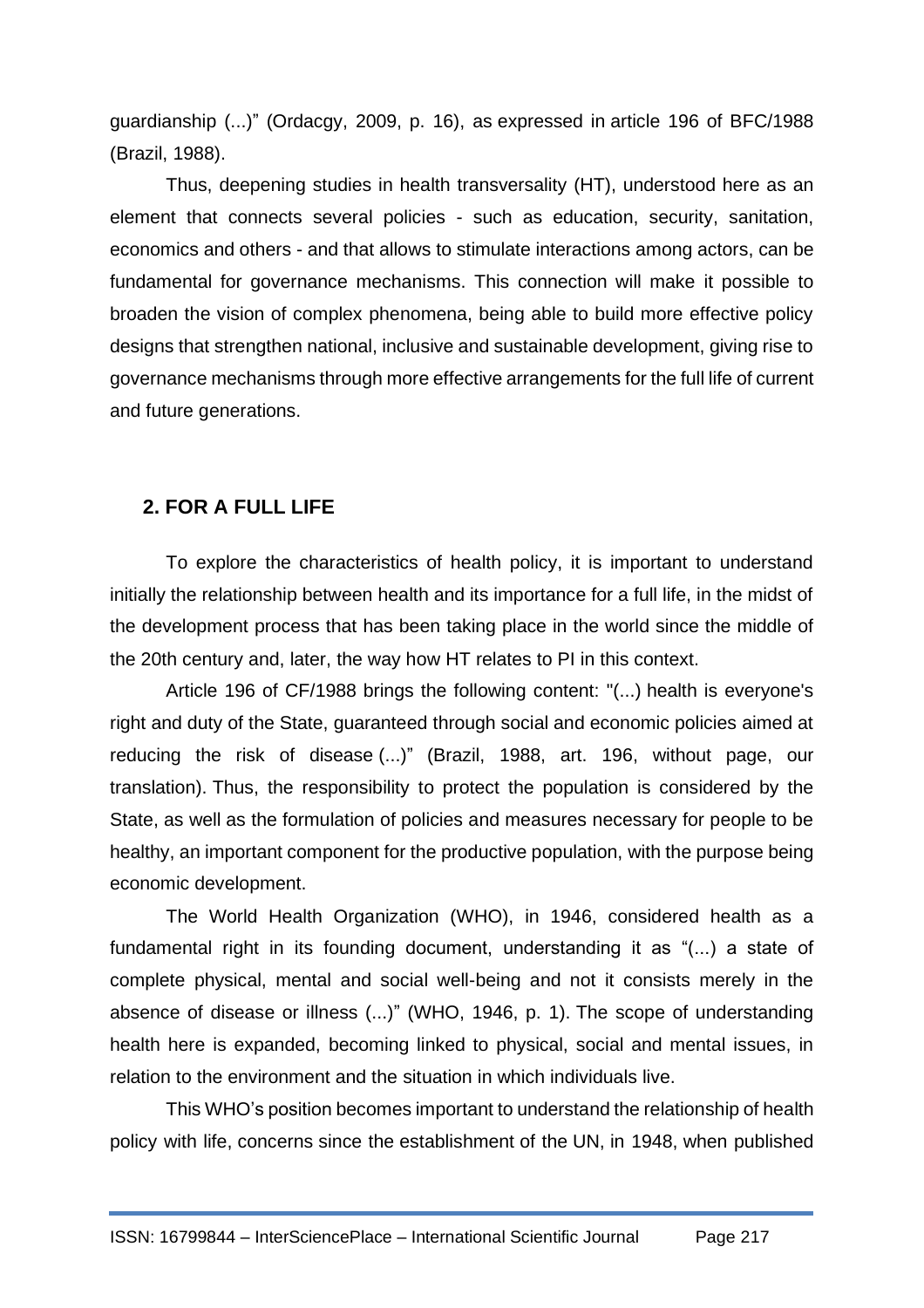Resolution 217 which expanded the concept of health as a universal protective form in life guarantee, materialized by the UDHR when: "(...) they decided to promote social progress and better living conditions in a broader freedom (...)" (UN, 1948, p. 3, emphasis added).

The historical evolution of the relationship of health policy with other policies and human life should be considered, including studies by Lalonde (1974), which presented its results for the Canadian government linking social, environmental and lifestyle, considered as determinants for health, with unhealthy individual behaviors.

Such results were important to support the Declaration of Alma-Ata, a document resulting from the International Conference on Primary Health Care, in 1978, demonstrating that health would be vehement for economic and social developments (WHO, 1978). A few years later, Rose and Marmot (1981) published their study that associated risk factors to human life with ways of living, which culminated in greater risks of death, considering social issues and the way of production.

In 1991, Dahlgren and Whitehead (1991) published the study on the Social Determinants of Health (SDH), a model for understanding how health could be affected by different s performance levels, according to figure 1.

The concept of SDH by WHO is understood as: "(...) the conditions, in which people are born, grow, work, live and age, and the broader set of forces and systems that shape the conditions of everyday life (...)" (SDH, 2020, no page). It should be noted that as the decades passed, the increased relationship of health policy with other policies was being deployed to understand the impact on human life.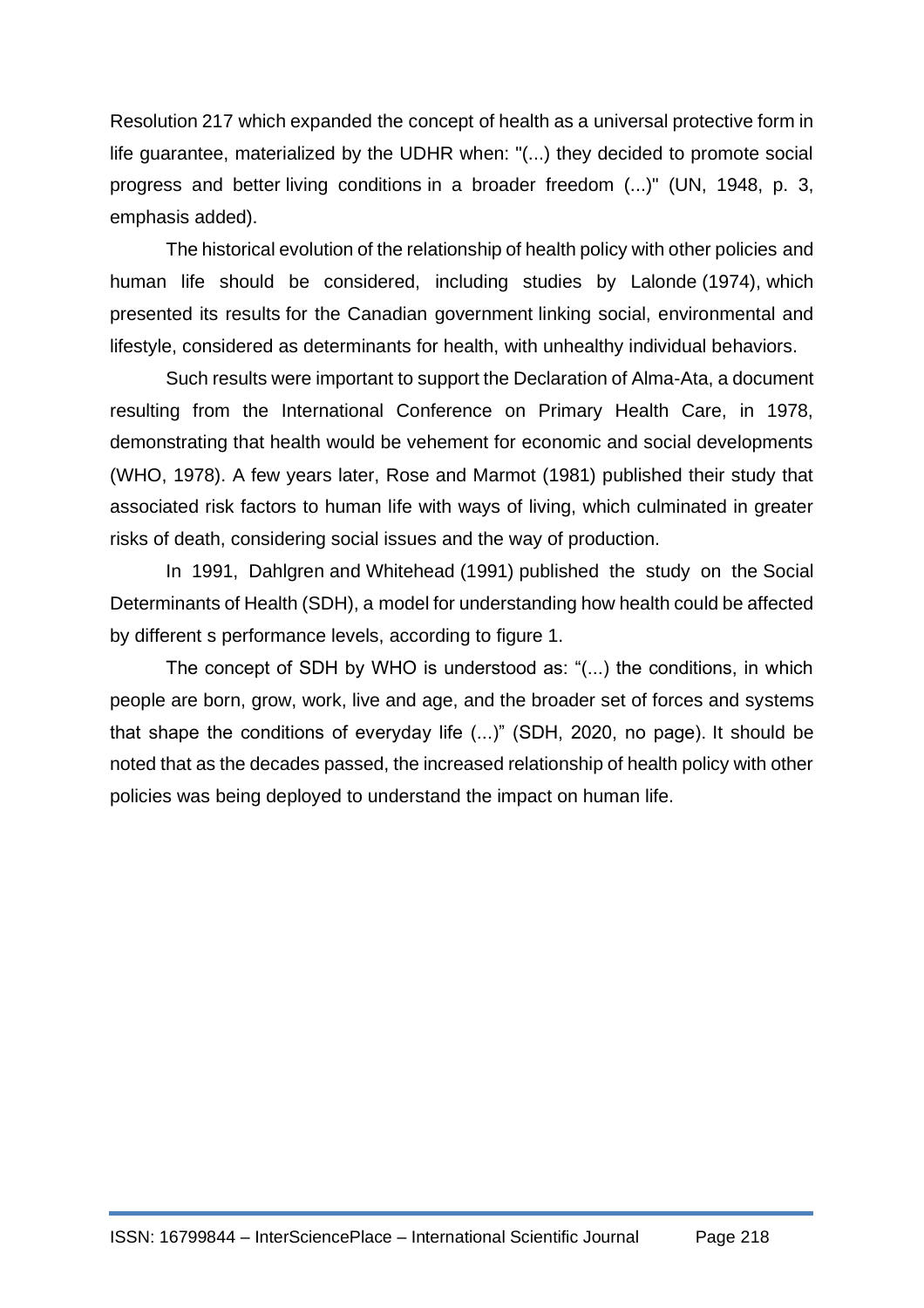

*Figure 1: Social Determinants of Health Model (SDH) - 1991*

*Source: Dahlgren and Whitehead (1991).*

After the publication of the DSS in 1991, environmental policy emerges as an element of discussion about the health concern with social and economic development and the due impacts on human life during the United Nations International Conference, known as ECO-92, in 1992, resulting in the creation of Agenda 21, a global letter of intent that related life in the midst of politics (Novaes, 1992).

In 2015, the Sustainable Development Summit was held, in which 193 Member States were able to analyze the MDG proposals, created in 2000 during the Millennium Summit, and renegotiate new challenges, in the search for balance in development (UN, 2015). The 2030 Agenda and the 17 Sustainable Development Goals (SDGs), as shown in figure 2, contemplated the scope of objectives and goals for the pursuit of sustainability in the world (UN, 2015).



*Figure 2: 2030 Agenda and the 17 Sustainable Development Goals (SDG)*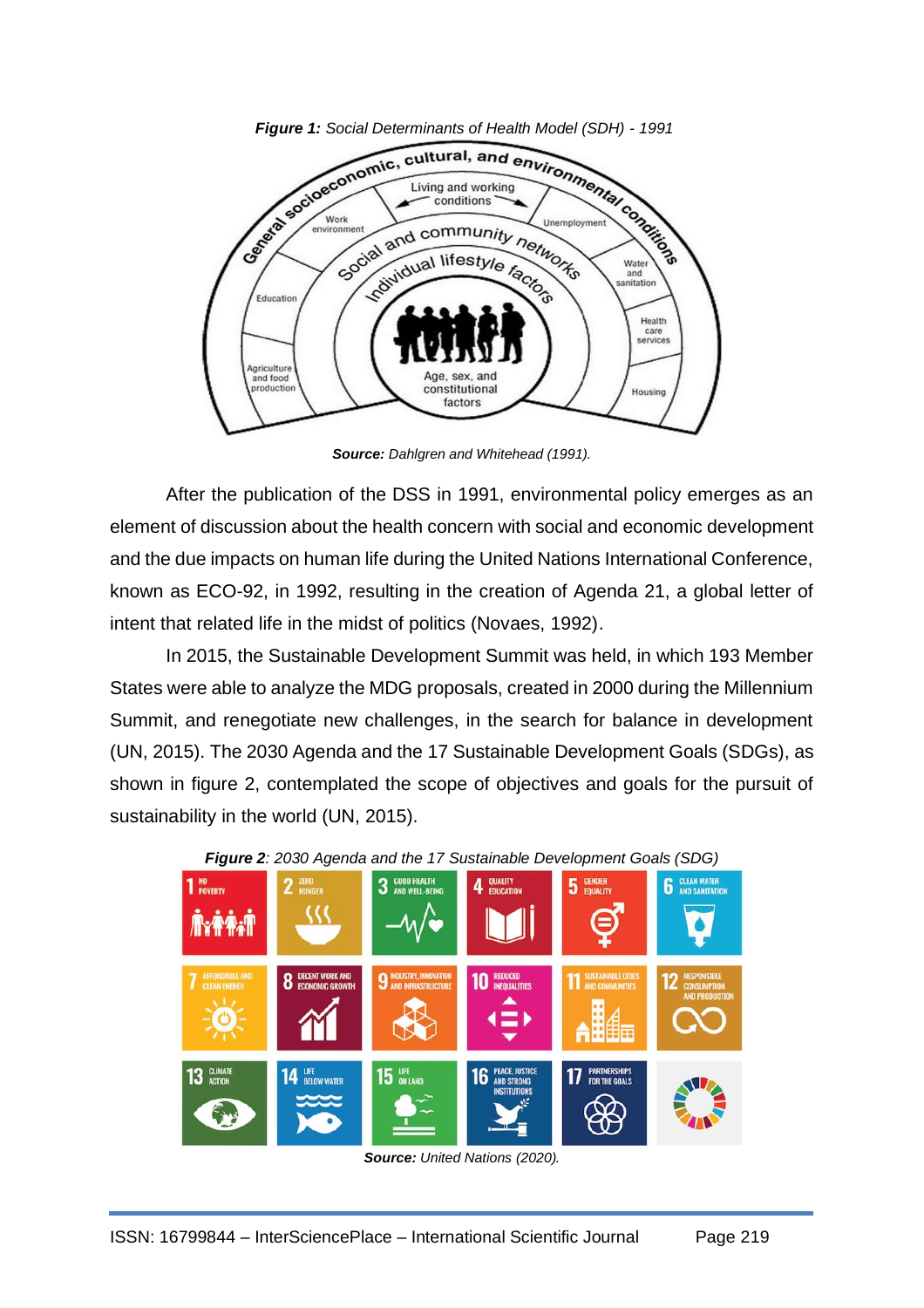In view of all the effort made by international organizations, since the midtwentieth century to the present day, as way of pointing the relationship health with life, it is necessary to understand how are the correlations in policy, in view of the involved complexity in related phenomena, with emphasis on transversality of health policy in this context.

#### **3. THE RELATIONSHIP AMONG POLICIES AND TRANSVERSALITY**

In the 2000s, the theme of transversality emerged as a response to the bureaucratic inability of organizations to promote responses to complex situations, because of the domination of sectorial policies (Silva, 2011). Thus, transversality presents important elements for the interaction between the State and society, mainly in view of the specialization of the public sectors (Serra, 2004).

Contemporary challenges demand increased cooperation in government action for the PI, with a focus to create opportunities for individuals, for capacity building, and to improve human conditions through dynamic and systemic ways. (Brugué, Canal, & Paya, 2015; Serra, 2004).

Limitations by State are not restricted only to budgets and structure, but also possible overlap of program objectives or government projects that reduce coherence of actions among agencies, often providing little service to citizens (Peters, 2005). Still, under the macro perspective, the transversal linked to sectoral policies can be found in a dual position—at once political and involved with program implementation and simultaneously in a power struggles against interest groups linked to political parties that oppose collective interests and support individual interests, with negative effects for society (Neto & Borges, p. 211, 2019).

The difficulties in integrating policies and promoting cooperation between government and society are not recent, for example, the Brundtland Report (1987) of the UN already reflected this concern in the face of the relationship between health and life: "(...) we can see and study the Earth as an organism whose health depends on the health of all its parts (...)" (UN, 1987, p. 11). When analyzing the report, it is possible to note the extensive list of policies to be integrated as action proposals, as shown in table 1 (Lanzalaco, 2010).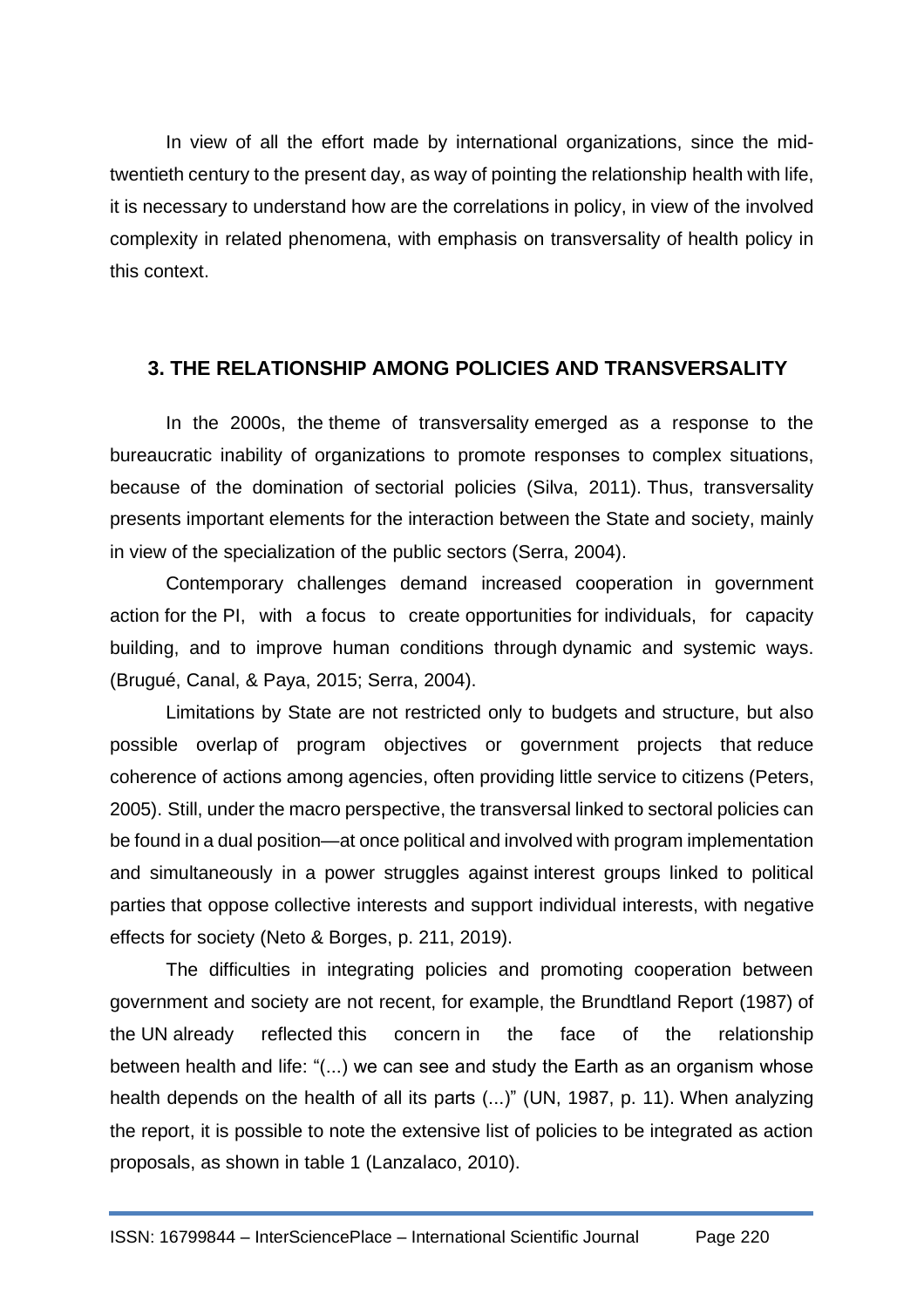| <b>Types of Policy Relationships</b>                                                           | <b>Report Location</b> |
|------------------------------------------------------------------------------------------------|------------------------|
| Agriculture and development                                                                    | p. 18                  |
| Production and conservation of natural resources                                               | p. 34                  |
| Environment and development                                                                    | p. 33                  |
| Populations, health, education, facing poverty and social and economic<br>developments         | p. 45                  |
| Economic and social implications and sustainable development                                   | p. 48                  |
| Economic and ecological factors in laws and decision-making systems                            | p. 50                  |
| Commerce, environment and development policies                                                 | p. 64                  |
| Factors of social, family, gender, labor, educational, health and rural<br>development policy  | p. 78                  |
| Environment, health, food production, water; sanitation and industry                           | p. 79                  |
| Environment and education in rural areas                                                       | p. 81                  |
| Inclusive policy for integrating vulnerable communities into social and<br>economic structures | p. 82                  |
| Environment and agriculture                                                                    | p. 97                  |
| Economic, labor and rural development                                                          | p. 101                 |
| Industry, climate, health and environmental                                                    | p. 125                 |
| Health and environmental                                                                       | p. 126                 |
| Water, consumer and industry policies                                                          | p. 149                 |
| Science and technology and industry policies                                                   | p. 145                 |
| Waste, biotechnology and industry policies                                                     | p. 151                 |
| Environment, water, energy, industry, consumer and economic                                    | p. 152                 |
| Cooperation, marine, environment, coast, and fisheries policy                                  | p. 181                 |
| Coast, environment, economic and development policy                                            | p. 182                 |
| Trade, environment, economic, energy policy and sector programs                                | p. 215                 |
| Environment, rural development, environment, energy and facing poverty                         | p. 226                 |

*Table 1: Policy Relationships in Brundtland Report (1987)*

*Source: Brundtland Report (1987).*

Thus, from the understanding of the proposals for cooperative actions among policies, a noticeable relationship can be established between PI and transversality, in view of the common elements contained in the policies that allow greater understanding. These can unify policy action act in the process of interactive coordination among diffuse participating actors (Morin, 2000). Such an understanding can contribute to obtaining systemic vision needed to complexity, and that health policy could be potential driver to promote interconnections, from the correlations amid policies, considering its characteristic inseparable this about life.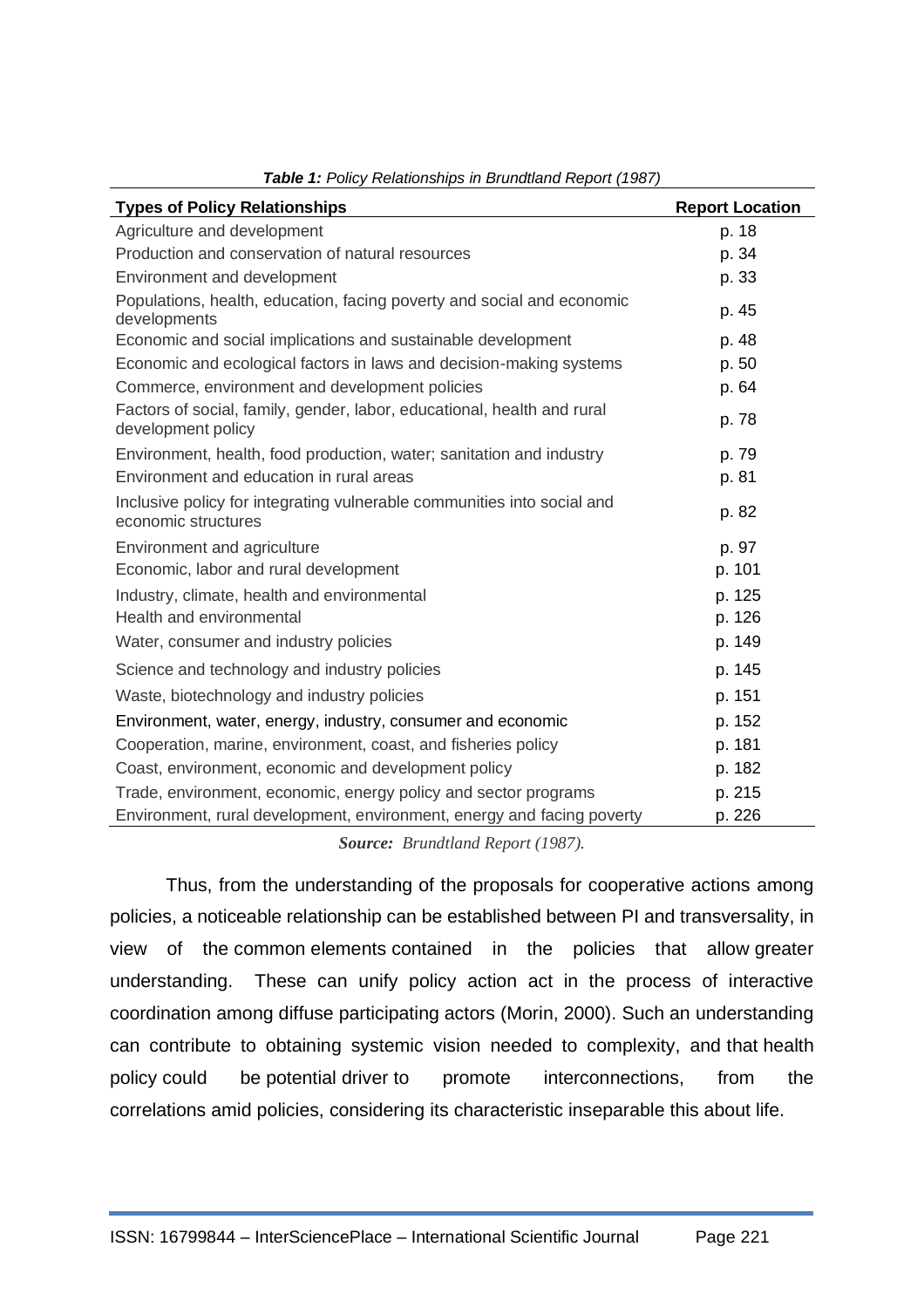The theoretical arguments now exposed, both about the relationship between health and life and the perspective of transversality that permeates policies, were essential elements for the construction of the method, considering the characteristics that allowed the most appropriate design for investigation.

# **4. METHODOLOGICAL ROUTE**

In order to face the challenge proposed in the objective of this article, the methodological construct is here concerned with the systemic and complex analysis of the relationship between health and quality of life, from the point of view of health transversality (HT), policy integration (PI) and governance, considering correlations that may occur among policies in multidimensional environments and with a plurality of actors (Geyer; 2011).

For this purpose, this intention led us to choose the qualitative method, considering a better understanding of trends (Minayo & Sanches, 1993), using Ganong's integrative review method (1987) as a reference, considering its ordered structure for the elaboration of the construct and for the systematization of information, in order to contribute to the analysis proposed by this study.

The integrative review allows an empirical and theoretical combination, generating a panorama that can be understood in the face of concepts considered complex (Ercole, Melo & Alcoforado, 2014). We used secondary data sources, bibliographic production (2015-2020) and, aiming at greater theoretical and methodological rigor, we used the content analysis of Triviños (1987).

The initial strategy was to find as many articles as possible that expressed correlations amid policies. Thus, the search was focused on publications related to systematic reviews, as they are research processes in the health field that involve rigorous selection criteria with evidence to support arguments (Ercole, Melo & Alcoforado, 2014).

From the guiding question of this study, and in order to explore the widest possible range of articles, the terms "HEALTH" and "PUBLIC POLICY" in English, were defined as descriptors. Thus, we searched for precise terms and a combination with keywords based on the textual meanings contained in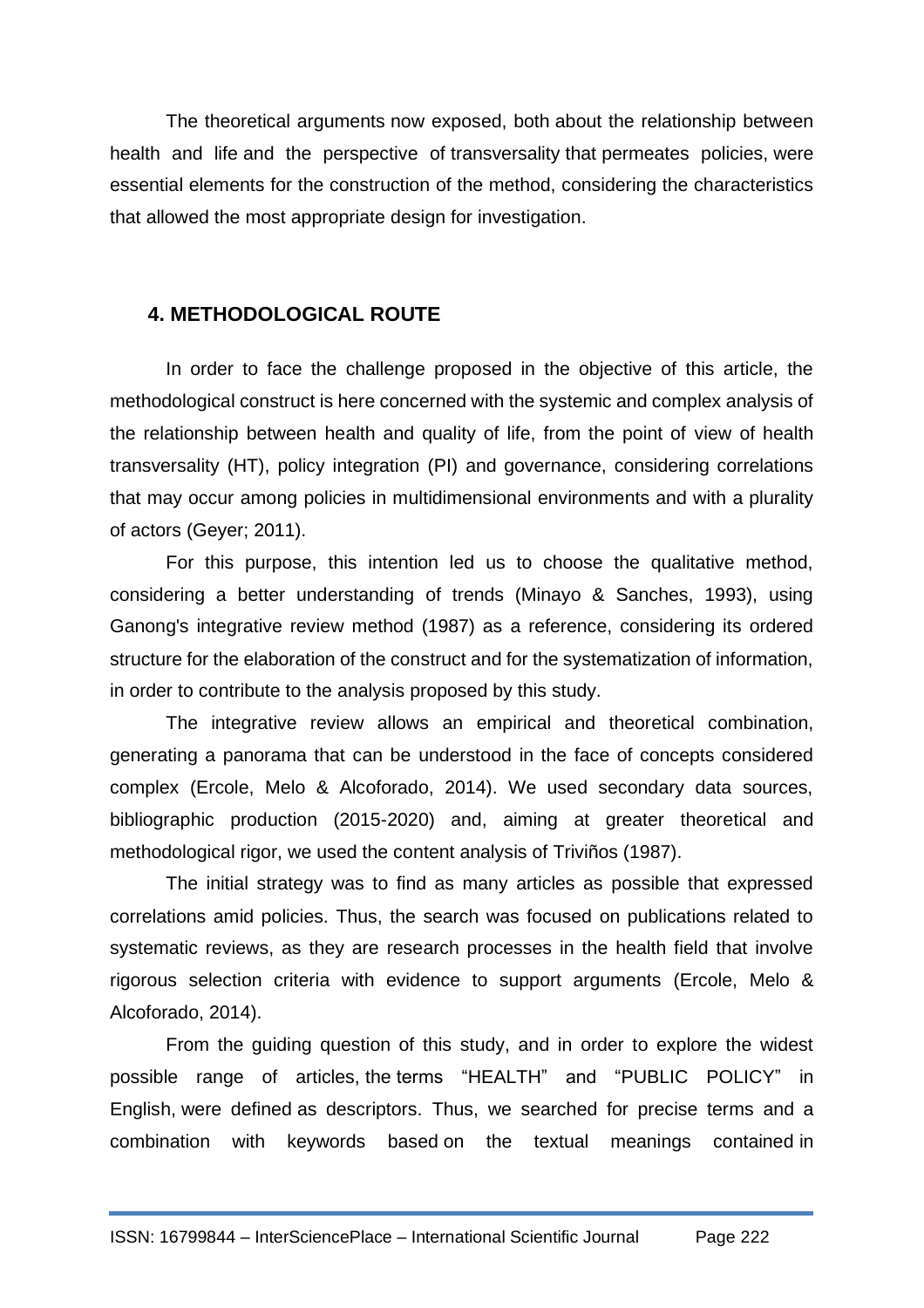the descriptions of the 17 SDG of the 2030 Agenda and/or in the respective targets, without using cognate terms, during the last 5 years; and with possibility for downloading the publication for analysis. The data bases used were PUBMED NCBI and HEALTH SYSTEMS EVIDENCE (HES). The results are shown in table 2

| <b>TERMS FOR SEARCH</b>                                                                  | <b>NCBI</b>    | <b>HES</b>     |
|------------------------------------------------------------------------------------------|----------------|----------------|
| HEALTH and ("PUBLIC POLICY" and POVERTY) OR                                              | 10             | 3              |
| ("PUBLIC POLICY" and VULNERABILITY)                                                      |                |                |
| HEALTH and ("PUBLIC POLICY" and HUNGER) OR ("PUBLIC                                      | 9              | 5              |
| POLICY" and NUTRITION)                                                                   |                |                |
| HEALTH and ("PUBLIC POLICY" and WELL-BEING)                                              | 6              | 8              |
| HEALTH and ("PUBLIC POLICY" and EDUCATION) OR                                            | 28             | 127            |
| ("PUBLIC POLICY" and OPPORTUNITY)<br>HEALTH and ("PUBLIC POLICY" and GENDER) OR ("PUBLIC |                |                |
| POLICY" and WOMEN)                                                                       | 21             | 9              |
| HEALTH and ("PUBLIC POLICY" and WATER) OR ("PUBLIC                                       |                |                |
| POLICY" and SANITATION)                                                                  | 3              | $\mathbf 0$    |
| HEALTH and ("PUBLIC POLICY" and ENERGY) OR ("PUBLIC                                      | 36             | $\mathbf 0$    |
| POLICY" and ACCESS)                                                                      |                |                |
| HEALTH and ("PUBLIC POLICY" and EMPLOYMENT) OR                                           | 6              | $\overline{0}$ |
| ("PUBLIC POLICY" and "ECONOMIC GROWTH")                                                  |                |                |
| HEALTH and ("PUBLIC POLICY" and INFRASTRUCTURE OR                                        | 16             | 5              |
| ("PUBLIC POLICY" and TECHNOLOGY)<br>HEALTH and ("PUBLIC POLICY" and INEQUALITY) OR       |                |                |
| ("PUBLIC POLICY" and DEVELOPMENT)                                                        | 35             | $\overline{0}$ |
| HEALTH and ("PUBLIC POLICY" and CITY) OR ("PUBLIC                                        |                |                |
| POLICY" and DISASTERS)                                                                   | $\overline{7}$ | $\overline{0}$ |
| HEALTH and ("PUBLIC POLICY" and CONSUMPTION) OR                                          | 14             | $\Omega$       |
| ("PUBLIC POLICY" and PRODUCTION)                                                         |                |                |
| HEALTH and ("PUBLIC POLICY" and CLIMATE) OR ("PUBLIC                                     | 6              | $\mathbf 0$    |
| POLICY" and MITIGATION)                                                                  |                |                |
| HEALTH and ("PUBLIC POLICY" and OCEAN) OR ("PUBLIC                                       | $\overline{0}$ | $\overline{0}$ |
| POLICY" and FISHING)<br>HEALTH and ("PUBLIC POLICY" and ECOSYSTEM) OR                    |                |                |
| ("PUBLIC POLICY" and BIODIVERSITY)                                                       | 1              | $\mathbf 0$    |
| HEALTH and ("PUBLIC POLICY" and VIOLENCE) OR                                             |                |                |
| ("PUBLIC POLICY" and PARTICIPATION)                                                      | 15             | $\mathbf 0$    |
| HEALTH and ("PUBLIC POLICY" and PARTNERSHIP) OR                                          | 36             | 5              |
| ("PUBLIC POLICY" and DATA)                                                               |                |                |
|                                                                                          | 249            | 162            |

*Table 2: Search for terms in the PUBMED NCBI and HES databases*

#### *Source: own elaboration.*

In view of the gaps in publication for certain thematic areas in both bases, we decided to carry out a new search in the NCBI base, however, this time, only the previous keywords were used for the search, and the entire list of publications were downloaded. After getting the publications, the database was cleaned, considering exclusion criteria regarding: access (online reading or "pdf" extension); and relevance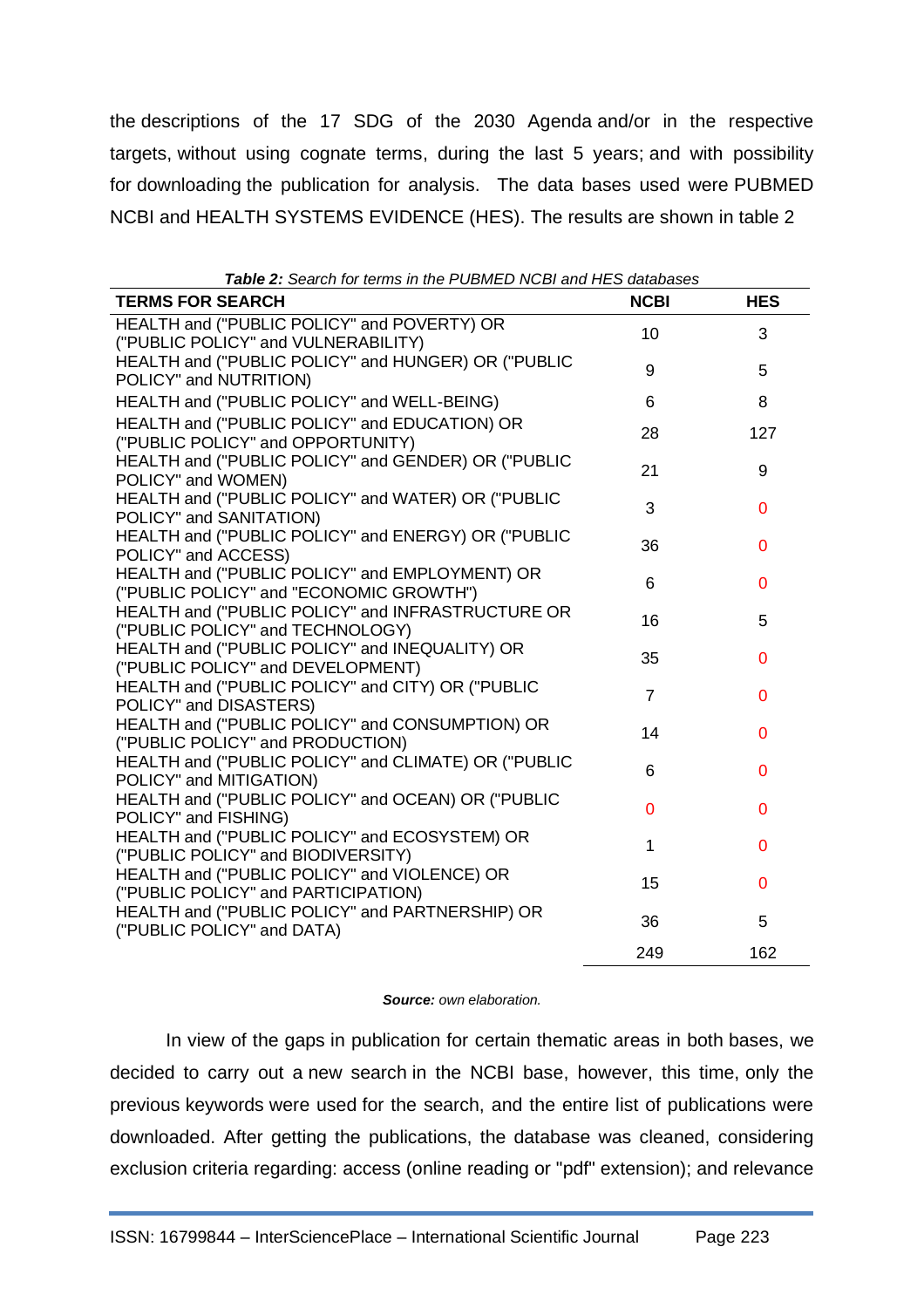after reading the title, abstract and/or the full text. After eliminating articles related to scope reviews on certain specific diseases or to medical clinical practices, 79 articles remained for consideration.

The look on the final output, hence, took place in an investigative way in order to identify correlations. The theoretical basis of understanding of the correlations with respect to the argument of Becker and Ragin (2009), advocating the search for the list of variables that can influence in a particular event, given the existing complexity, a position that differs from the linear reasoning contained in the causality. Thus, the investigation sought to identify factors that presented themselves as motivators (*a priori* factors), reflecting the production of new factors as consequences (*a posteriori* factors), in a dynamic and systemic way.

To facilitate understanding of the correlations, we use as an example the review study of Goeij et al. (2015), who carried out an investigative process about the impacts on the increase of alcohol consumption in populations facing economic crises. The authors pointed out studies that correlated different policies, such as mental health problems in individuals with frequent and excessive consumption of beverages to minimize the negative effects, as found in the following studies: Mulia et al. (2014), which presented effects of economic losses that culminated in psychological stresses, such as loss of jobs or reduction in family income, with consequent difficulties in maintaining mortgage or rent commitments and increased alcohol consumption, culminating in dependency; and Zemore et al. (2013), which presented effects of budget restrictions with consequent psychological suffering, such as impacts on family income in the face of job losses, with loss of homes and a consequent increase in alcohol consumption, generating alcohol dependence.

Applying the cases in the studies evidenced from the point of view of formulation of policies and the action of the State, it is possible to understand the chain of correlations existing among the involved policies, as well as the importance of feedback cycles by society to better understand the phenomenon (Ashby, 1957; Geyer, 2011), in the sense of generating knowledge for policy makers, from the unfolding of certain factors and the respective impacts, as shown in figure 3.

This way, it is possible to check the existing dynamics in the correlations, being that a given factor can present itself as a motivator (cause) of a certain phenomenon, as well as it can present itself as the result of the action (consequence). In this context,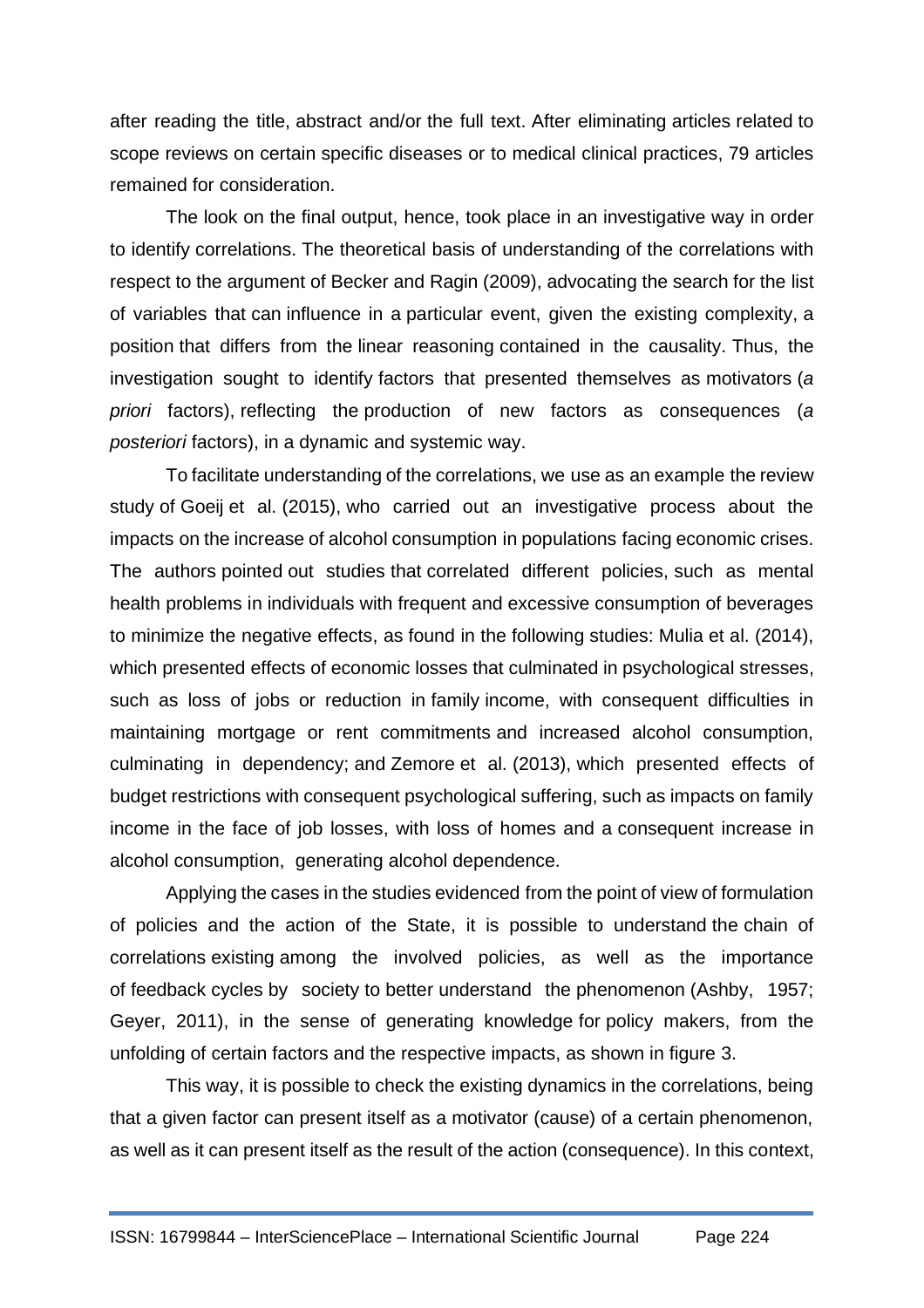the dynamics of a given factor in taking on one or more roles as seen in events B, C and D stands out: factor D was produced by factor C; this being produced by factor B; whose initial action was factor A.





It is noticeable, in this case, the dynamic construction process of the chain of correlations among four different policies (economic, work, housing and health) and the importance of understanding, in a systemic way, the set of correlations linked to the phenomena for detecting facts or factors that culminated in negative results for society, in view of the existing multidimensionality (MORIN, 2000; 2003).

Based on the dynamics of the correlations, it was possible to look at the final output of the 79 articles and interrogate them, being possible to define *a posteriori* analysis category, to search for readings that would trigger the exposed concerns here considering the inductive theoretical application (Aranalde, 2009; Bardin, 2011).

This category emerged in the data treatment phase, and it was realized that the 2030 Agenda itself could contribute to the search for the answer, from the identification of the correlations with the 169 targets, in a precise or approximate way. Thus, we rely on an evidence-based model, through the identified correlations with the corresponding representation of the respective targets contained in 2030 Agenda along with the listed production, analyzed in an integrated manner.

*Source: own elaboration.*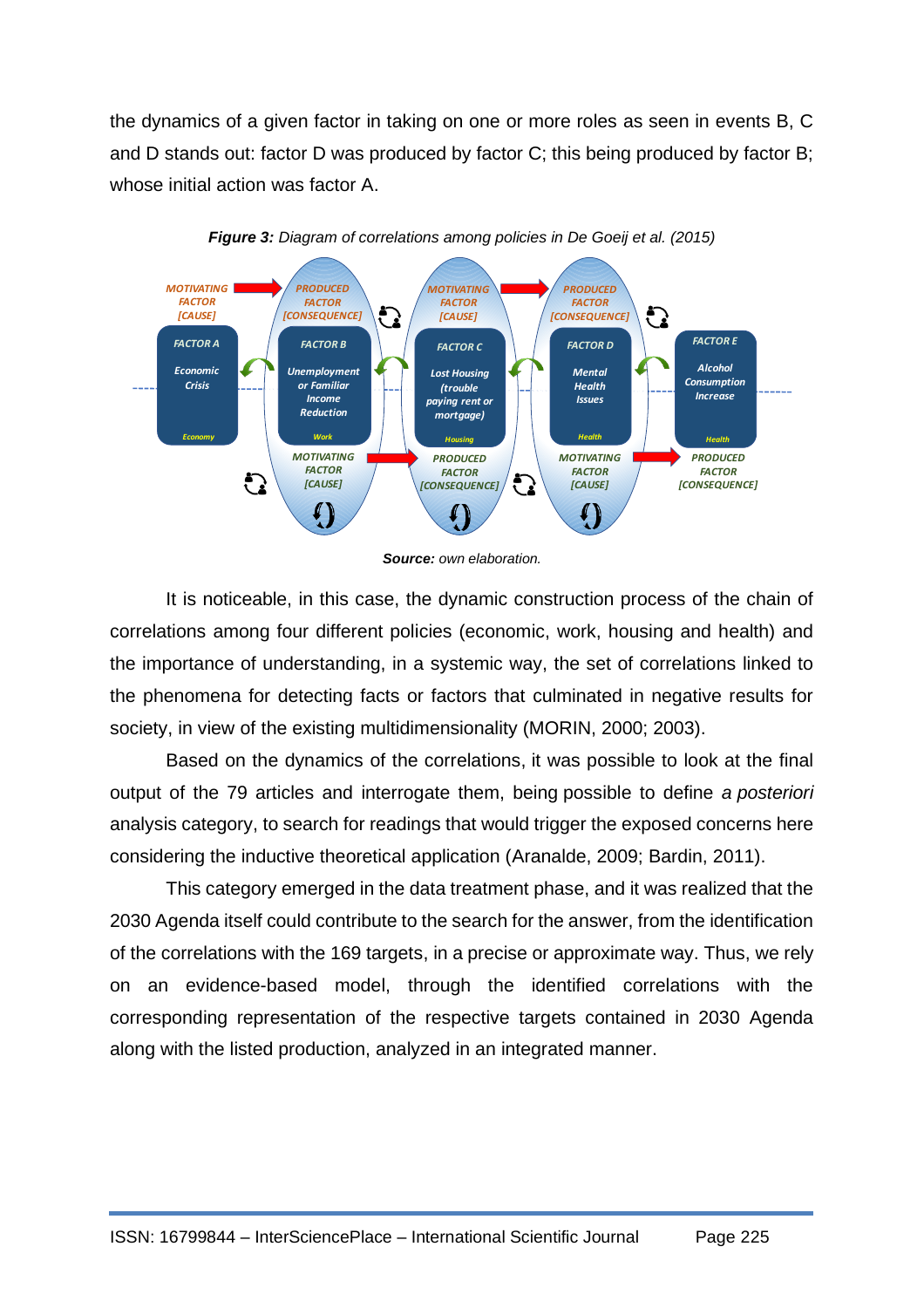#### **5. RESULTS AND DISCUSSION**

It was possible to identify factors related to policies that were able to establish correlations, with the caveat that the need to adapt the integrative review, considering the state of the art regarding the content of the articles. Thus, 671 correlations among health policy and other policies were confirmed by scientific studies in the reviews. For each publication, it was possible to list information such as: bibliographic reference, review objective, year, language, place of production and access.

The number of articles published per year was as follows: 13 articles in 2015; 19 articles published in 2016; 23 articles published in 2017; 12 articles published in 2018; 13 articles published in 2019 and 0 articles published in 2020 (eliminated in the filtering).

Table 3 shows the number of articles found in: the production linked to the 2030Agenda's targets; the coverage of the total goals of Agenda 2030; and the list with the evidenced articles. The highest average of goals per article was found in SDG 1, with 3.4 articles, and the lowest scientific production was found in SDG 12 and 17, with an average of 1.5 goal per article contemplated.

It was possible to link 123 goals out of 169 (73%), making it possible to find all the goals of SDGs 1, 3, 5, 7 and 11 (100%) and to detect a low number of goals achieved in SDGs 9, 14 and 17 (in red).

All the analyzed production and the identification of the existing correlations with the goals of the 2030 Agenda's SDG of are shown in table 4, it is important to highlight that the goal 1.3 (SDG 1) corresponded to the highest presence of correlations (33).

Another important point is the detection of the low perception of the academy in relation to the 2030 Agenda or its 17 SDG, considering that only 7.59% of the production contained in the NCBI there was textual mention in the articles on this theme, a fact that expresses the low degree relationship or possible knowledge by the academy (on the basis in question) of an international agenda that had been published within the period of this study. After due explanations, the integrated analysis will be detailed.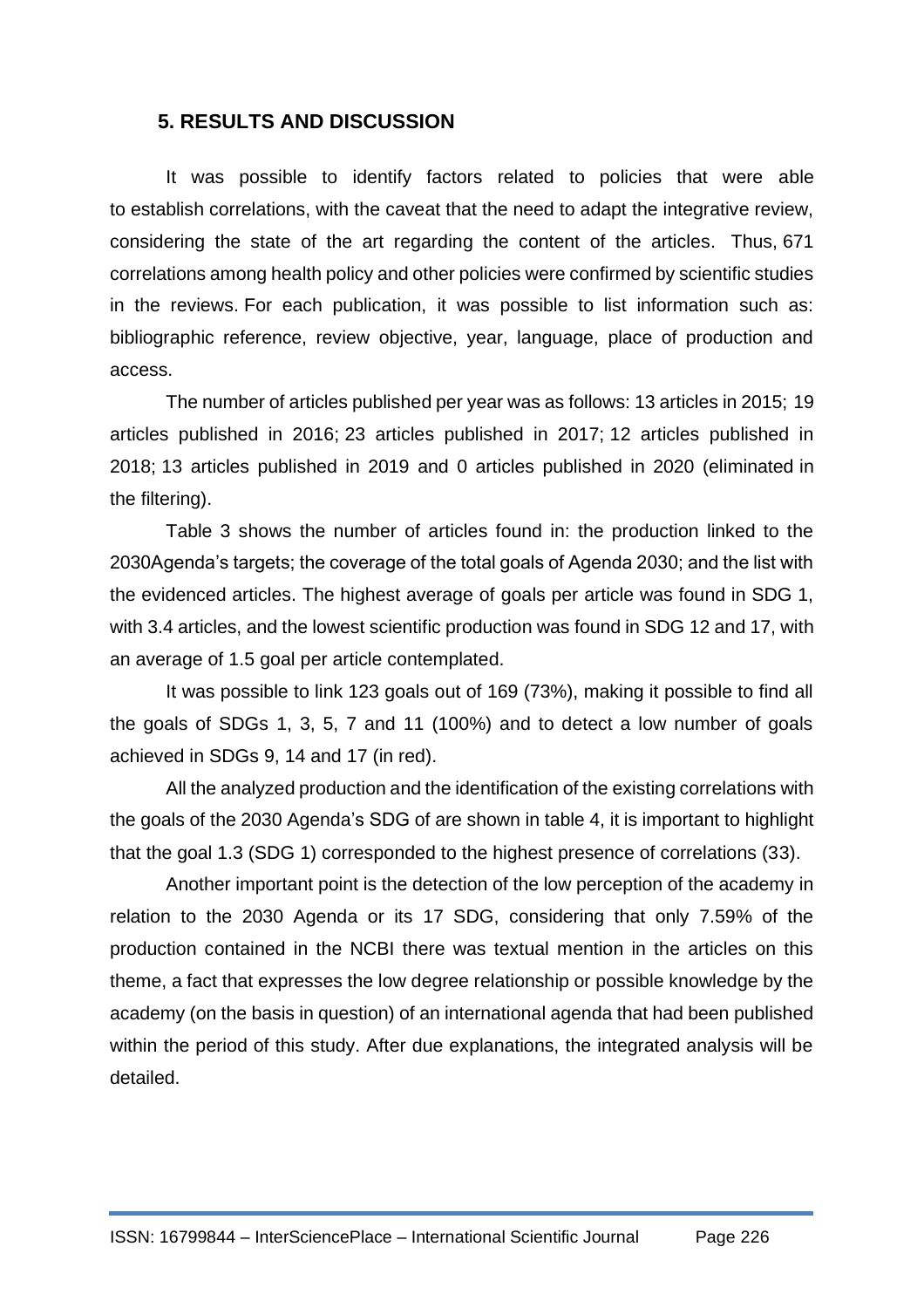| <b>SDG</b>       | <b>ARTICLES</b><br><b>PER SDG</b> | <b>IDENTIFICATION</b><br>OF GOALS PER<br><b>SDG IN</b><br><b>PRODUCTION</b> | <b>AVERAGE OF</b><br><b>GOALS PER</b><br><b>ARTICLES IN</b><br><b>PRODUCTION</b> | <b>NUMBER OF</b><br><b>GOALS IN</b><br>2030 AGENDA | <b>REPRESENTATION</b><br>OF GOALS IN<br><b>ARTICLES</b> | $\%$ |
|------------------|-----------------------------------|-----------------------------------------------------------------------------|----------------------------------------------------------------------------------|----------------------------------------------------|---------------------------------------------------------|------|
| 1                | 37                                | 124                                                                         | 3,4                                                                              | $\overline{7}$                                     | $\overline{7}$                                          | 100  |
| $\overline{2}$   | 30                                | 57                                                                          | 1,9                                                                              | $\bf 8$                                            | 6                                                       | 75   |
| 3                | 79                                | 167                                                                         | 2,1                                                                              | 13                                                 | 13                                                      | 100  |
| $\overline{4}$   | 26                                | 70                                                                          | 2,7                                                                              | 10                                                 | $\boldsymbol{8}$                                        | 80   |
| $\overline{5}$   | 16                                | 53                                                                          | 3,3                                                                              | $\boldsymbol{9}$                                   | $\overline{9}$                                          | 100  |
| 6                | 14                                | 34                                                                          | 2,4                                                                              | $\,8\,$                                            | $6\phantom{1}6$                                         | 75   |
| $\overline{7}$   | $\overline{5}$                    | 11                                                                          | 2,2                                                                              | 5                                                  | 5                                                       | 100  |
| 8                | 30                                | 66                                                                          | 2,2                                                                              | 12                                                 | $\overline{9}$                                          | 75   |
| $\boldsymbol{9}$ | $\overline{4}$                    | $\overline{7}$                                                              | 1,8                                                                              | $\,8\,$                                            | 3                                                       | 37,5 |
| 10               | 47                                | 135                                                                         | 2,9                                                                              | 10                                                 | 8                                                       | 80   |
| 11               | 27                                | 56                                                                          | 2,1                                                                              | 10                                                 | 10                                                      | 100  |
| 12               | 13                                | 20                                                                          | 1,5                                                                              | 11                                                 | $\overline{7}$                                          | 63,6 |
| 13               | 12                                | 27                                                                          | 2,3                                                                              | $\sqrt{5}$                                         | $\overline{4}$                                          | 80   |
| 14               | $\mathbf{3}$                      | $\,8\,$                                                                     | 2,7                                                                              | 10                                                 | $\overline{4}$                                          | 40   |
| 15               | 5                                 | 14                                                                          | 2,8                                                                              | 12                                                 | $\overline{7}$                                          | 58,3 |
| 16               | 32                                | 58                                                                          | 1,8                                                                              | 12                                                 | 9                                                       | 75   |
| 17               | 13                                | 20                                                                          | 1,5                                                                              | 19                                                 | 8                                                       | 42,1 |

*Table 3: Production analysis: number of articles and links to targets*

*Source: own elaboration.*

In order to understand the latent content contained in the identified correlations (Triviños, 1987), it was possible to carry out a survey of shared themes, based on Granoveter's ties theory (1973), for analyzing the cohesion of the correlations in the results, in order to ascertain the degree of relationship through the connections among policies contained in the articles and in the identification of the SDGs through matrices.

The elaboration of such matrices, therefore, aimed to demonstrate the relations among the 2030 Agenda's SDG existing in the articles selected in the integrative review, from the understanding of the transactional content, in the sense of sharing elements among actors of a given network (Tichy, Tushman & Fombrun, 1979). In summary, two important definitions stand out: the first concerns the logic used to identify which articles had themes shared among each pair of SDGs; and the second is that the number of articles found that share each pair of SDGs was defined as representing the weight of the loop of each pair for the network constitution.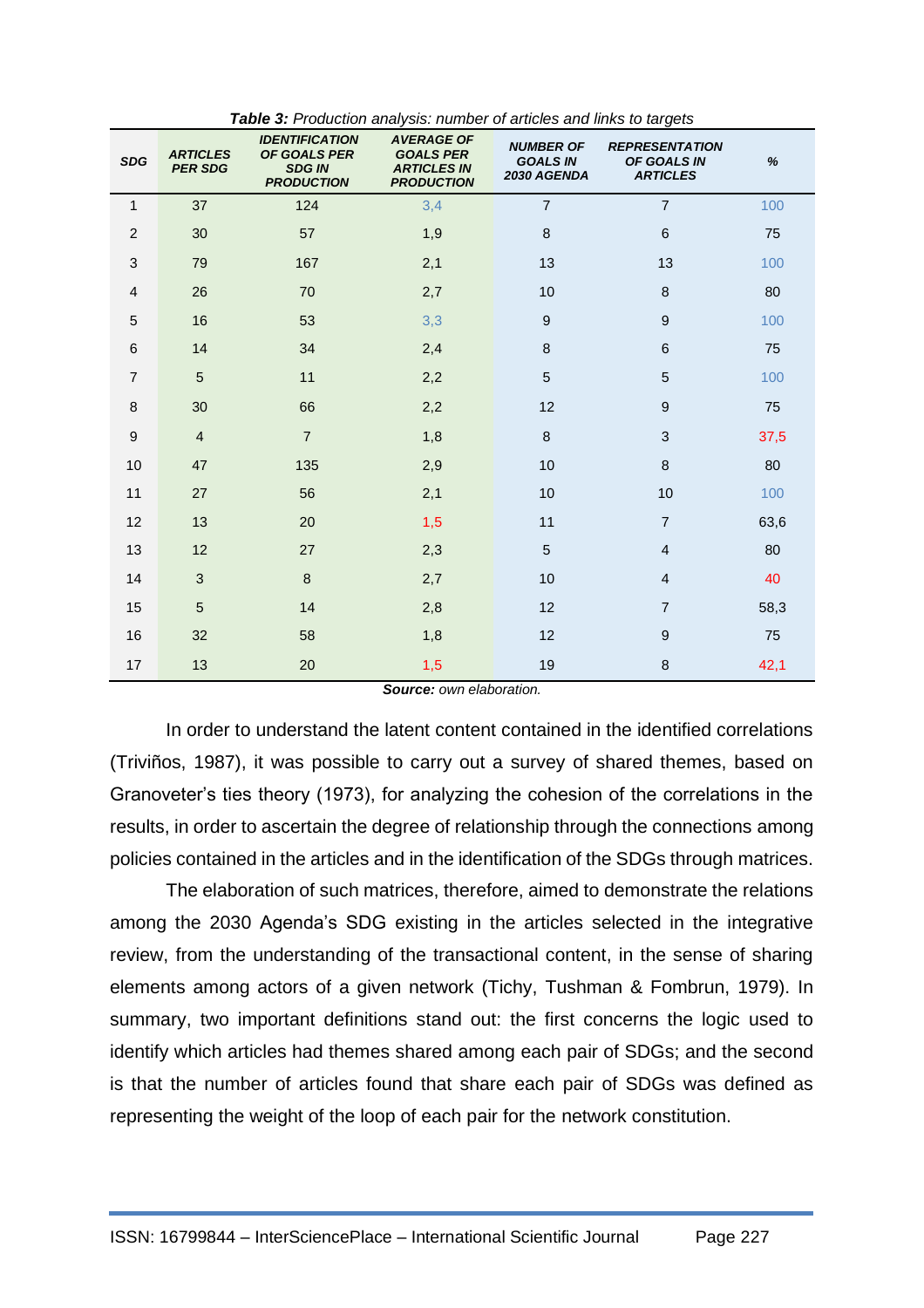|                                       | <b>Table 4.</b> Number of hems found in the production with representation of the respective humber of targets in the 2050 Agenda |                          |                  |                          |                  |                |                          |          |                          |               |               |               |         |                      |         |               |                          |
|---------------------------------------|-----------------------------------------------------------------------------------------------------------------------------------|--------------------------|------------------|--------------------------|------------------|----------------|--------------------------|----------|--------------------------|---------------|---------------|---------------|---------|----------------------|---------|---------------|--------------------------|
| <b>GOALS</b><br>2030<br><b>AGENDA</b> | SDG <sub>1</sub>                                                                                                                  | SDG <sub>2</sub>         | SDG <sub>3</sub> | SDG4                     | SDG <sub>5</sub> | SDG 6          | SDG <sub>7</sub>         | SDG8     | SDG 9                    | <b>SDG 10</b> | <b>SDG 11</b> | <b>SDG 12</b> |         | SDG 13 SDG 14 SDG 15 |         | <b>SDG 16</b> | <b>SDG 17</b>            |
| $\mathbf{1}$                          | 22(17.7)                                                                                                                          | 26(45.6)                 | 4(2.4)           | 13(18.6)                 | 10(18.9)         | 11(32.4)       | 3(27.3)                  | 3(4.5)   | 3(42.9)                  | 19(14.1)      | 11(19.6)      | 0(0.0)        | 8(29.6) | 2(25.0)              | 3(21.4) | 26(44.8)      | 0(0.0)                   |
| $\overline{c}$                        | 25(20.2)                                                                                                                          | 16(28.1)                 | 5(3.0)           | 12(17.1)                 | 10(18.9)         | 5(14.7)        | 3(27.3)                  | 3(4.5)   | 1(14.3)                  | 33(24.4)      | 10(17.9)      | 3(15.0)       | 8(29.6) | 2(25.0)              | 3(21.4) | 8(13.8)       | 0(0.0)                   |
| 3                                     | 33(26.6)                                                                                                                          | 6(10.5)                  | 18(10.8)         | 6(8.6)                   | 6(11.3)          | 6(17.6)        | 2(18.2)                  | 13(19.7) | 0(0.0)                   | 34(25.2)      | 7(12.5)       | 0(0.0)        | 7(25.9) | 3(37.5)              | 2(14.3) | 7(12.1)       | 0(0.0)                   |
| $\overline{4}$                        | 26(21.0)                                                                                                                          | 7(12.3)                  | 49(29.3)         | 6(8.6)                   | 8(15.1)          | 6(17.6)        | $\overline{\phantom{a}}$ | 4(6.1)   | 3(42.9)                  | 31(23.0)      | 1(1.8)        | 7(35.0)       | $\sim$  | 0(0.0)               | 1(7.1)  | 0(0.0)        | 0(0.0)                   |
| 5                                     | 4(3.2)                                                                                                                            | 0(0.0)                   | 8(4.8)           | 10(14.3)                 | 3(5.7)           | 0(0.0)         | $\blacksquare$           | 21(31.8) | 0(0.0)                   | 0(0.0)        | 6(10.7)       | 3(15.0)       | $\sim$  | 0(0.0)               | 2(14.3) | 0(0.0)        | 0(0.0)                   |
| 6                                     |                                                                                                                                   | $\overline{\phantom{a}}$ | 6(3.6)           | 9(12.9)                  | 5(9.4)           | 5(14.7)        | $\sim$                   | 7(10.6)  | $\overline{\phantom{a}}$ | 2(1.5)        | 8(14.3)       | 1(5.0)        | $\sim$  | 0(0.0)               | 0(0.0)  | 1(1.7)        | 1(5.0)                   |
| $\tau$                                |                                                                                                                                   | $\sim$                   | 5(3.0)           | 10(14.3)                 |                  |                | $\sim$                   | 4(6.1)   | $\sim$                   | 13(9.6)       | 3(5.4)        | 0(0.0)        | $\sim$  | 0(0.0)               | 0(0.0)  | 7(12.1)       | 0(0.0)                   |
| 8                                     |                                                                                                                                   | $\sim$                   | 41(24.6)         | $\overline{\phantom{a}}$ |                  |                | $\sim$                   | 10(15.2) | $\overline{\phantom{a}}$ |               | $\sim$        | 3(15.0)       |         | $\sim$               | 0(0.0)  | 0(0.0)        | 0(0.0)                   |
| 9                                     |                                                                                                                                   | $\overline{\phantom{a}}$ | 16(9.6)          | $\overline{\phantom{a}}$ |                  |                | $\sim$                   | 1(1.5)   |                          |               |               |               |         |                      | 2(14.3) | 1(1.7)        | 0(0.0)                   |
| 10                                    |                                                                                                                                   |                          |                  |                          |                  |                |                          | 0(0.0)   |                          |               |               |               |         |                      |         | 2(3.4)        | 1(5.0)                   |
| 11                                    |                                                                                                                                   |                          |                  |                          |                  |                |                          |          |                          |               |               |               |         |                      |         | $\sim$        | 1(5.0)                   |
| 12                                    |                                                                                                                                   |                          |                  |                          |                  |                |                          |          |                          |               |               |               |         |                      |         |               | 2(10.0)                  |
| 13                                    |                                                                                                                                   |                          |                  |                          |                  |                |                          |          |                          |               |               |               |         |                      |         |               | 0(0.0)                   |
| 14                                    |                                                                                                                                   |                          |                  |                          |                  |                |                          |          |                          |               |               |               |         |                      |         |               | 2(10.0)                  |
| 15                                    |                                                                                                                                   |                          |                  |                          |                  |                |                          |          |                          |               |               |               |         |                      |         |               | 1(5.0)                   |
| 16                                    |                                                                                                                                   |                          |                  |                          |                  |                |                          |          |                          |               |               |               |         |                      |         |               | 10(50.0)                 |
| 17                                    |                                                                                                                                   |                          |                  |                          |                  |                |                          |          |                          |               |               |               |         |                      |         |               | 2(10.0)                  |
| 18                                    |                                                                                                                                   |                          |                  |                          |                  |                |                          |          |                          |               |               |               |         |                      |         |               | 0(0.0)                   |
| 19                                    |                                                                                                                                   |                          |                  |                          |                  |                |                          |          |                          |               |               |               |         |                      |         |               | 0(0.0)                   |
| $\rm{a}$                              | 3(2.4)                                                                                                                            | 1(1.8)                   | 4(2.4)           | 4(5.7)                   | 1(1.9)           | 0(0.0)         | 2(18.2)                  | 0(0.0)   | 0(0.0)                   | 0(0.0)        | 4(7.1)        | 2(10.0)       | 0(0.0)  | 0(0.0)               | 1(7.1)  | 4(6.9)        | $\overline{\phantom{a}}$ |
| $\mathbf b$                           | 11(8.9)                                                                                                                           | 0(0.0)                   | 2(1.2)           | 0(0.0)                   | 1(1.9)           | 1(2.9)         | 1(9.1)                   | 0(0.0)   | 0(0.0)                   | 1(0.7)        | 5(8.9)        | 0(0.0)        | 4(14.8) | 0(0.0)               | 0(0.0)  | 2(3.4)        | $\overline{\phantom{a}}$ |
| ç                                     | $\sim$                                                                                                                            | 1(1.8)                   | 2(1.2)           | 0(0.0)                   | 9(17.0)          | $\blacksquare$ |                          | $\sim$   | 0(0.0)                   | 2(1.5)        | 1(1.8)        | 1(5.0)        | $\sim$  | 1(12.5)              | 0(0.0)  |               |                          |
| d                                     | $\overline{\phantom{a}}$                                                                                                          | $\sim$                   | 7(4.2)           | ÷.                       |                  |                |                          |          |                          |               |               |               |         |                      |         |               |                          |

*Table 4: Number of items found in the production with representation of the respective number of targets in the 2030 Agenda*

*Source: own elaboration.*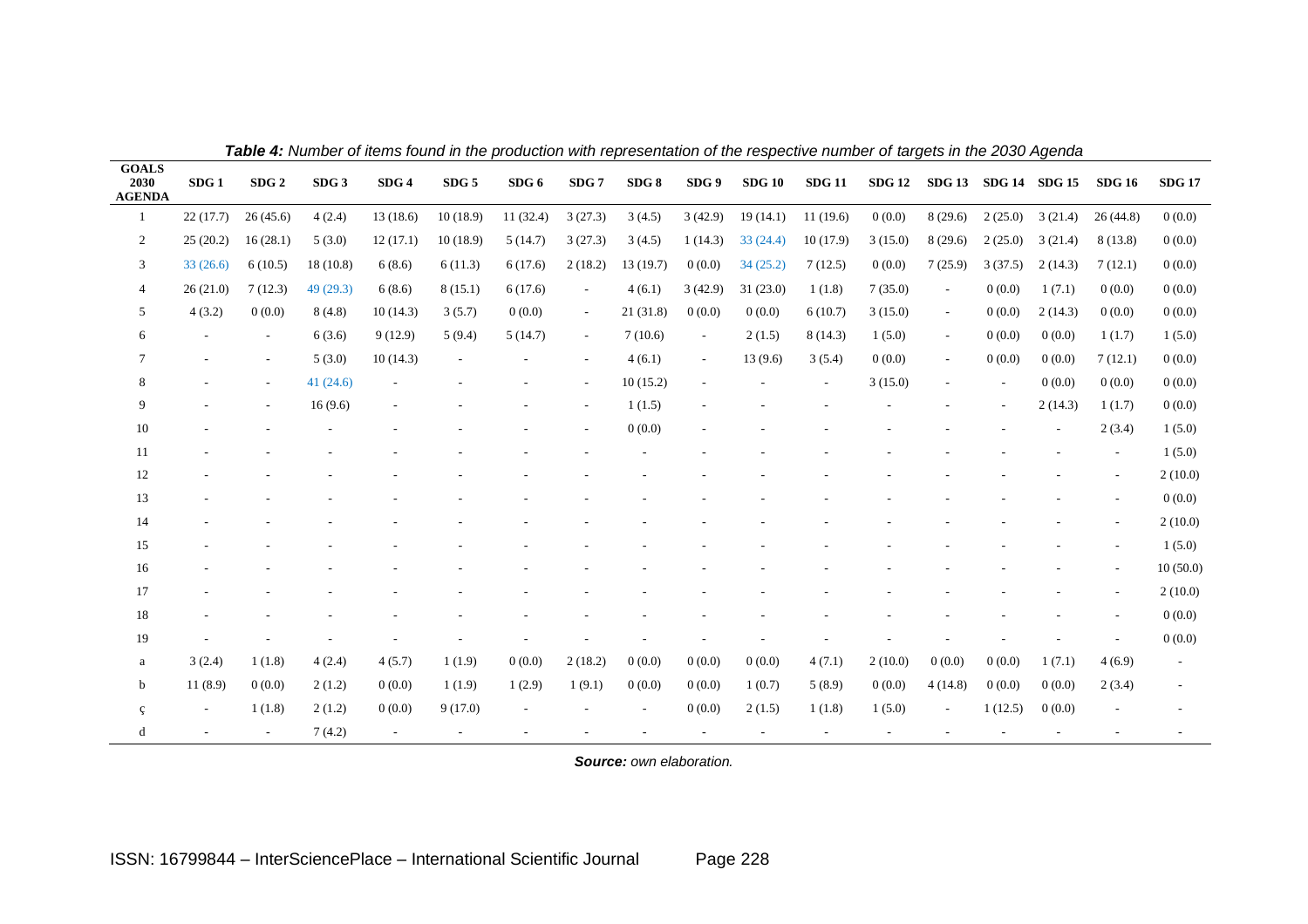After understanding the quantitative part, it is worth highlighting the integrated analysis that was performed from the 123 correlated targets in the production.

In order to understand the latent content contained in the identified correlations (Triviños, 1987), a survey of shared themes, based on the theory of ties by Granoveter (1973) was conducted, in view of the cohesion analysis of the correlations in the results, in order to verify the degree of relationship through the connections among policies contained in articles and in identification of the SDG based on matrices.

The elaboration of relationships matrices, therefore, intended to demonstrate the relations among 2030 Agenda's SDG of existing in the articles selected in the integrative review, from the understanding of the transactional content, in the sense of sharing elements amid actors of a given network (Tichy, Tushman & Fombrun, 1979). Thus, two important definitions: the first is that the logic used was the identification of which articles had themes shared between each pair of SDG; and the second is that the number of articles found that share each pair of SDG was defined as representing the weight of the loop of each pair of SDG in the network.

The distribution patterns of the number of ties between the SDG were used to define the weight of the relationships amid the SDG pairs, aiming to establish the best cutoff criterion to support the analysis of the cohesion degrees of the correlations, considering that there is no consensus on parameters for distinguishing net measurements for the weight of ties (Borgatti & Everett, 2006).

This way, quartiles were used as cut-off criteria defining medium and strong ties, being the choice justified by the number of network's ties following a non-parametric distribution (Field, Miles & Field, 2012). The definition of the weights considered the number of existing ties in SDG pairs, being possible to verify the existence of: ties with average weights, considering their values between the 2nd and 3rd Quartile (figure 5); and the strong ties, considering values above of the 3rd Quartile (figure 6).

In order to provide a better analysis and understand if the health policy would be relevant for the network, it was possible to elaborate two sharing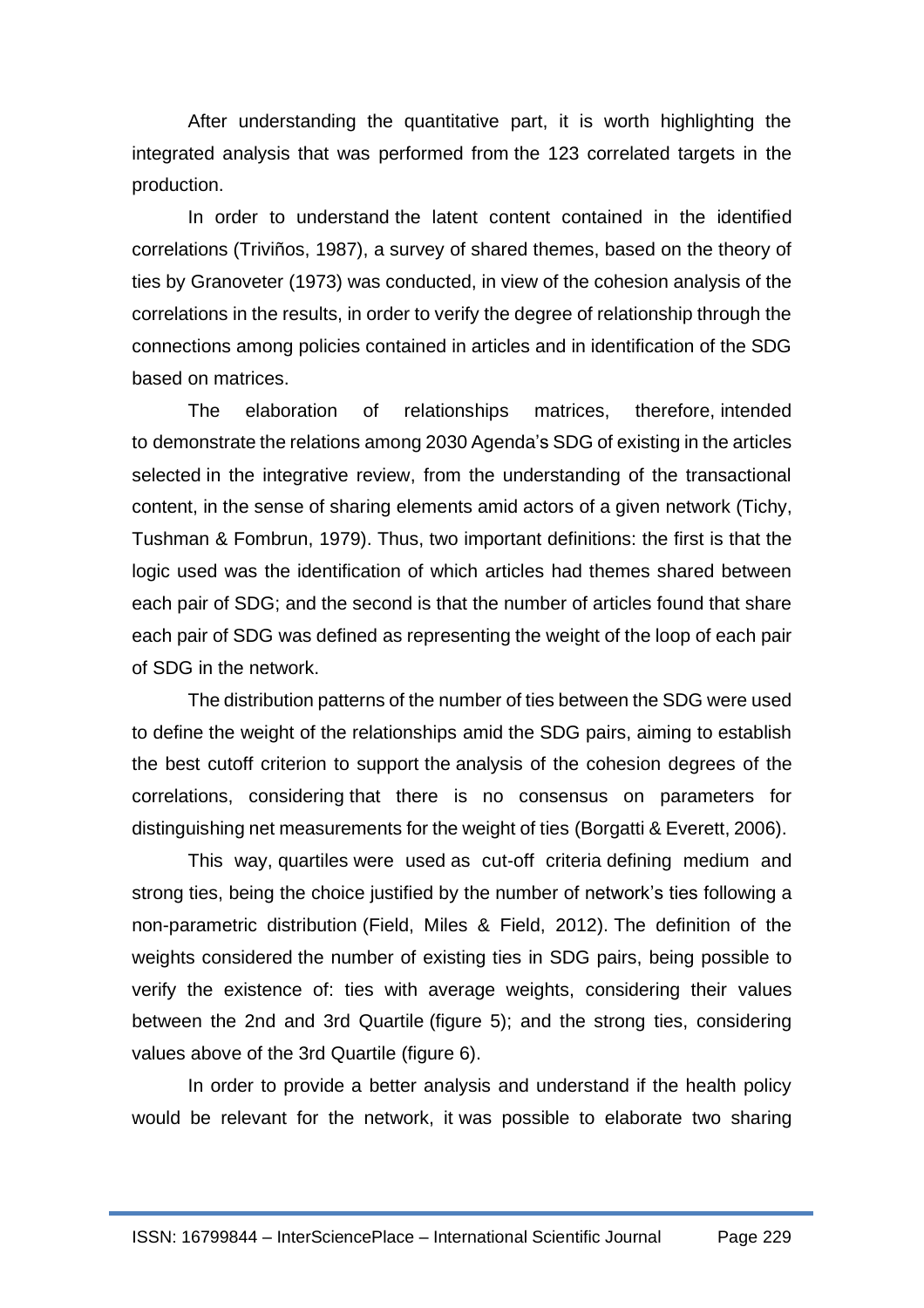matrices, one being complete (table 5) and the other without considering SDG 3 (table 6).

The result of this analysis, based on the theory of ties, demonstrated that all SDG were interconnected, which means that all SDG had at least one shared article, configuring a network (Granoveter, 1973). Health is central in these interconnections among SDGs. When health (SDG-3) is removed from the analysis the other SDGs are significantly less connected, and these policy priorities are less cohesive (see Kaufman, 2012).



*Figure 5: Strong and medium ties, respectively, among all SDG*



*Figure 6: Strong and medium ties, respectively, in the absence of SDG 3*

Over the results, it was possible to understand that health policy showed a high degree of policy integration, expressed through its pervasive that passes by other policies, being evidenced by sharing bonds that did not have

*Source: own elaboration.*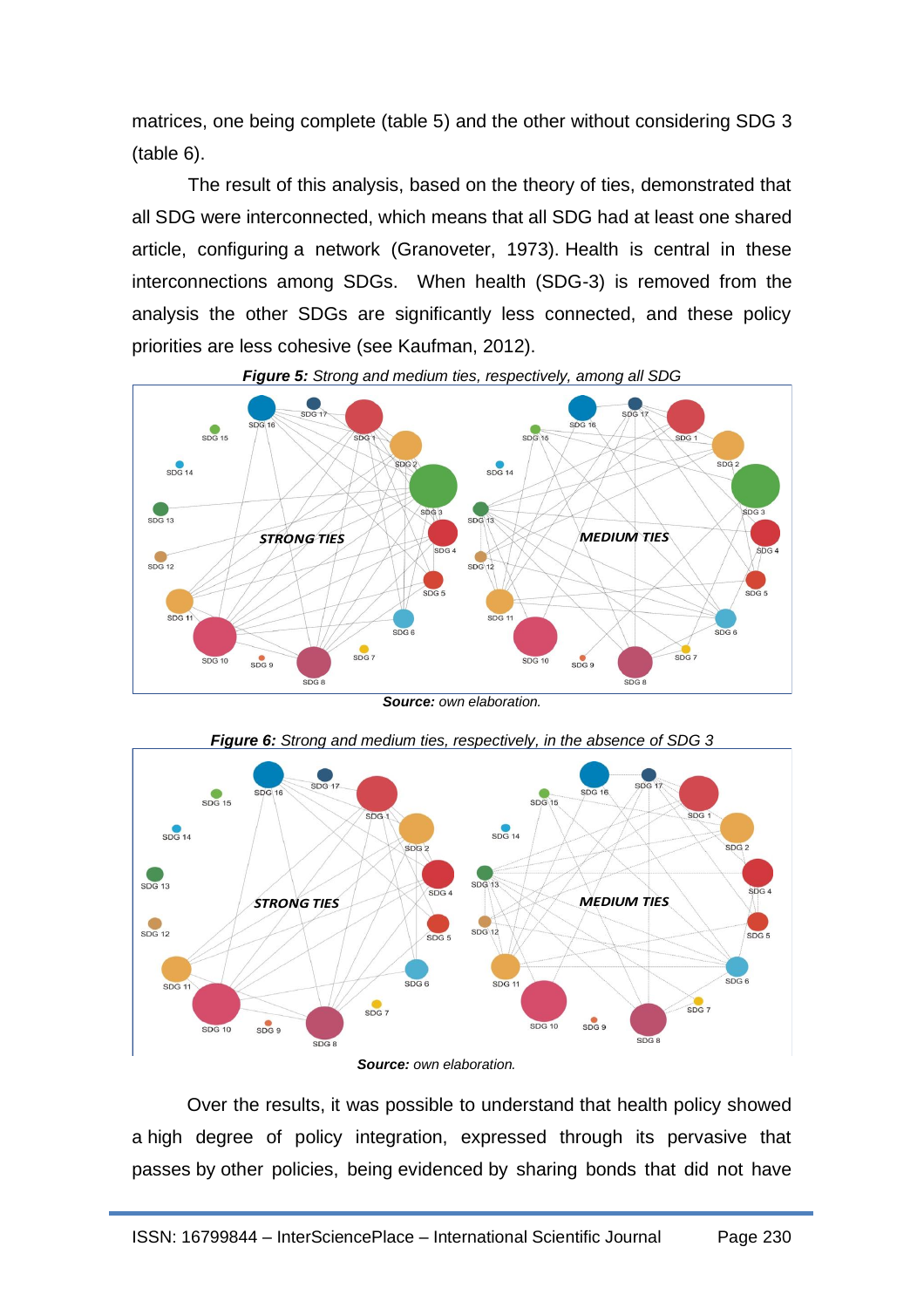empty cases.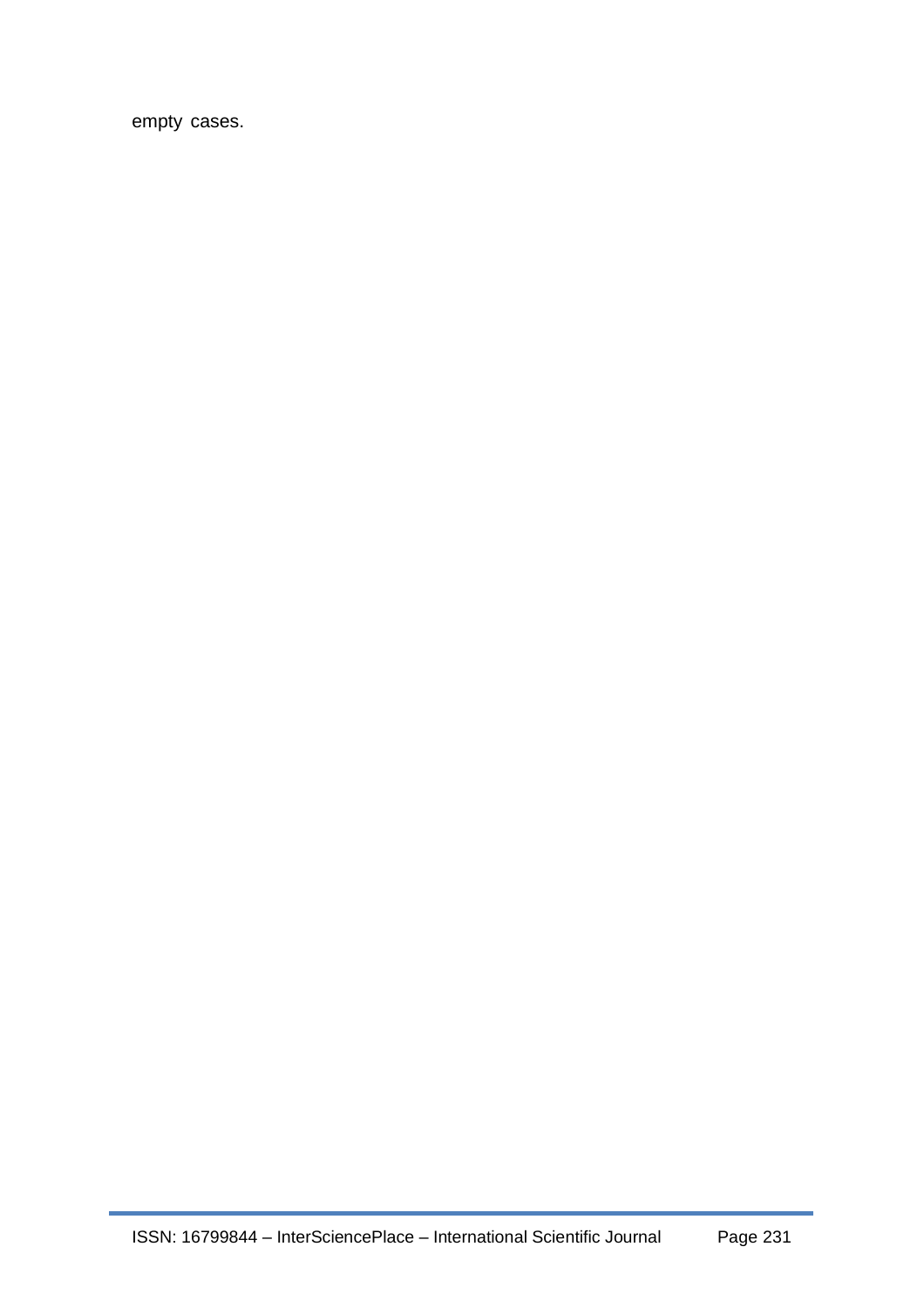|                  | SDG <sub>1</sub> | SDG <sub>2</sub> | SDG 3 | SDG 4 | SDG 5 | SDG 6 | SDG <sub>7</sub> | SDG <sub>8</sub> | SDG 9 | SDG 10         | SDG 11 | <b>SDG 12</b> | SDG 13         | SDG 14 | SDG 15 | SDG 16 |
|------------------|------------------|------------------|-------|-------|-------|-------|------------------|------------------|-------|----------------|--------|---------------|----------------|--------|--------|--------|
| SDG 2            | 16               |                  |       |       |       |       |                  |                  |       |                |        |               |                |        |        |        |
| SDG <sub>3</sub> | 37               | 30               |       |       |       |       |                  |                  |       |                |        |               |                |        |        |        |
| SDG 4            | 17               | 13               | 26    |       |       |       |                  |                  |       |                |        |               |                |        |        |        |
| SDG 5            | 9                | 5                | 16    | 8     |       |       |                  |                  |       |                |        |               |                |        |        |        |
| SDG 6            | 10               | 9                | 14    | 6     | 3     |       |                  |                  |       |                |        |               |                |        |        |        |
| SDG 7            | 2                | 3                | 5     | ı     | 2     | 3     |                  |                  |       |                |        |               |                |        |        |        |
| SDG 8            | 16               | 13               | 30    | 14    | 10    | 8     | 4                |                  |       |                |        |               |                |        |        |        |
| SDG 9            | 1                | 2                | 4     | 2     | 2     | 2     | 2                | з                |       |                |        |               |                |        |        |        |
| SDG 10           | 30               | 19               | 47    | 20    | 13    | 9     | 3                | 21               | ⊥     |                |        |               |                |        |        |        |
| SDG 11           | 15               | 9                | 27    | 10    | 5     | 7     | 3                | 12               | ı     | 17             |        |               |                |        |        |        |
| SDG 12           | 4                | 6                | 13    | 2     | 2     | 6     | 3                | 3                | 3     | 3              | 6      |               |                |        |        |        |
| SDG 13           | 5                | 6                | 12    | 4     | 2     | 7     | 4                | 7                | 3     | 7              | 6      | 4             |                |        |        |        |
| SDG 14           | 3                | 3                | 3     | 2     | 2     | 3     | 2                | 3                |       | 3              | 3      | 2             | $\overline{2}$ |        |        |        |
| SDG 15           | 3                | 5                | 5     | 2     | 2     | 4     | 2                | 4                | ٠     | 3              | 4      | з             | 2              | 3      |        |        |
| SDG 16           | 14               | 12               | 32    | 13    | 11    | 5     | 2                | 14               | ÷     | 19             | 8      | 2             | 3              | 1      | 2      |        |
| SDG 17           | 6                | 8                | 13    | 6     | 5     | з     |                  | 7                |       | $\overline{7}$ | 4      | ⊥             |                |        | 1      | 5      |

#### *Table 5: Sharing matrix without mirroring for all SDG.*

*Source: own elaboration.*

|                  | SDG <sub>1</sub> | SDG <sub>2</sub> | SDG 4 | SDG <sub>5</sub> | SDG <sub>6</sub> | SDG <sub>7</sub> | SDG <sub>8</sub> | SDG 9 | SDG 10 | SDG 11 | SDG <sub>12</sub> | <b>SDG 13</b> | SDG 14 | <b>SDG 15</b> | SDG 16 |
|------------------|------------------|------------------|-------|------------------|------------------|------------------|------------------|-------|--------|--------|-------------------|---------------|--------|---------------|--------|
| SDG <sub>2</sub> | 16               |                  |       |                  |                  |                  |                  |       |        |        |                   |               |        |               |        |
| SDG 4            | 17               | 13               |       |                  |                  |                  |                  |       |        |        |                   |               |        |               |        |
| SDG 5            | 9                | 5                | 8     |                  |                  |                  |                  |       |        |        |                   |               |        |               |        |
| SDG 6            | 10               | 9                | 6     | з                |                  |                  |                  |       |        |        |                   |               |        |               |        |
| SDG 7            | 2                | 3                | 1     | 2                | 3                |                  |                  |       |        |        |                   |               |        |               |        |
| SDG 8            | 16               | 13               | 14    | 10               | 8                | 4                |                  |       |        |        |                   |               |        |               |        |
| SDG 9            | $\mathbf{1}$     | 2                | 2     | 2                | 2                | 2                | 3                |       |        |        |                   |               |        |               |        |
| SDG 10           | 30               | 19               | 20    | 13               | 9                | з                | 21               | 1     |        |        |                   |               |        |               |        |
| SDG 11           | 15               | 9                | 10    | 5                | $\overline{7}$   | 3                | 12               | 1     | 17     |        |                   |               |        |               |        |
| SDG 12           | 4                | 6                | 2     | 2                | 6                | 3                | 3                | 3     | з      | 6      |                   |               |        |               |        |
| SDG 13           | 5                | 6                | 4     | 2                | 7                | 4                | 7                | 3     | 7      | 6      | 4                 |               |        |               |        |
| SDG 14           | 3                | з                | 2     | 2                | з                | 2                | з                | 1     | 3      | з      | 2                 | 2             |        |               |        |
| SDG 15           | 3                | 5                | 2     | 2                | 4                | 2                | 4                | 1     | 3      | 4      | 3                 | 2             | 3      |               |        |
| SDG 16           | 14               | 12               | 13    | 11               | 5                | 2                | 14               | 1     | 19     | 8      | 2                 | 3             | ٠      | 2             |        |
| SDG 17           | 6                | 8                | 6     | 5                | з                | ┸                | 7                | 1     | 7      | 4      | ┸                 | 1             | ⊥      | ÷             | 5      |

#### *Table 6: Sharing matrix without mirroring excluding SDG 3.*

*Source: own elaboration.*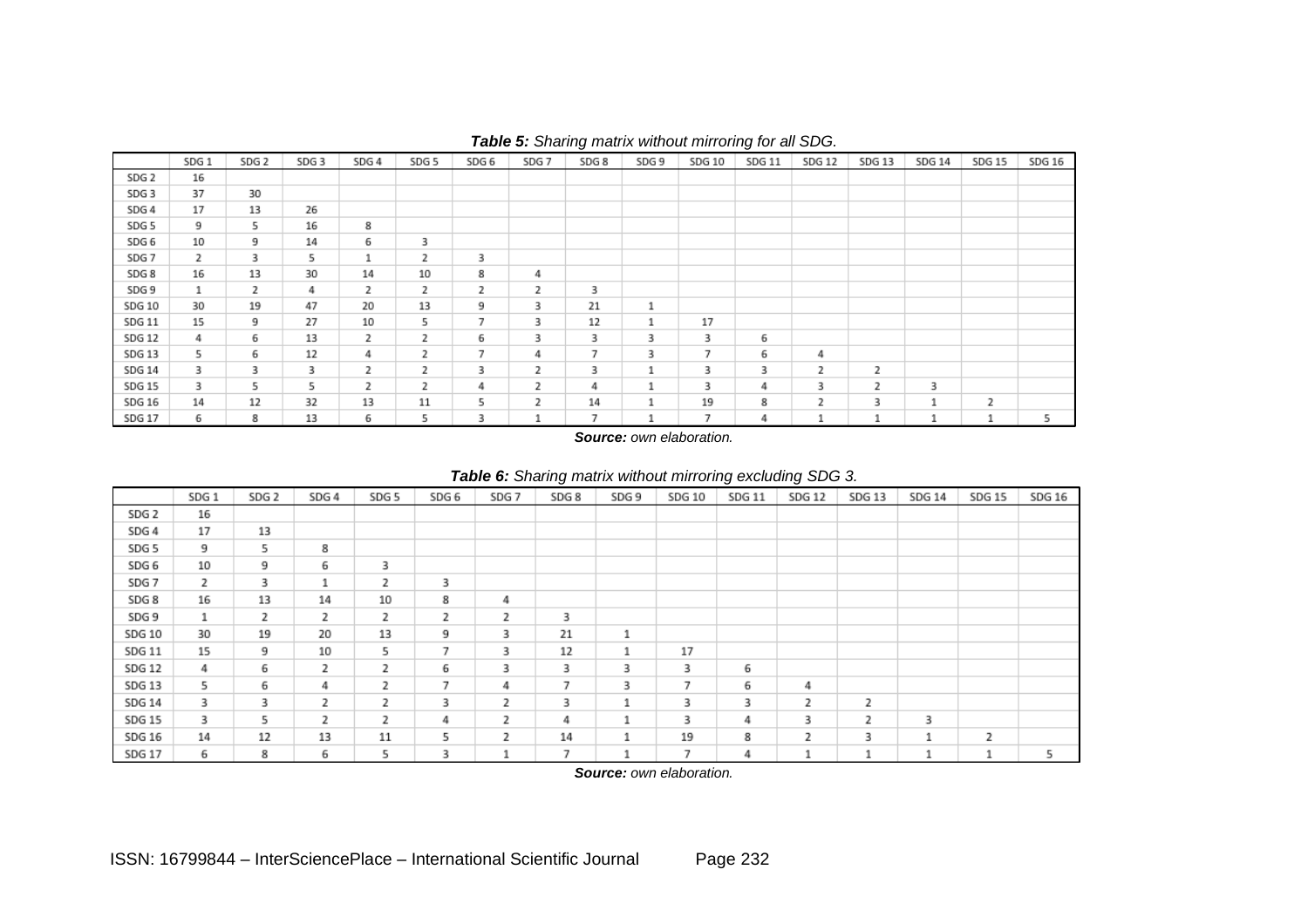When analyzing this result according to Underdal (1980), it is possible to verify that health transversality (HT) presents the requirements of the policy integration (PI): ability to comprehension, when generating knowledge with the panorama of evidenced correlations, considering the time, the space and the actors involved in a certain phenomenon, even allowing the anticipation of the future in planning by the State (Sørensen, 2006); aggregation, through evidenced interconnections that allow guiding decision-makers in face of the complexity and multidimensionality of perverse problems (Peters, 2017; Morin, 2000); and consistency, an element that allows the generation of inputs aimed at understanding the phenomenon chain, especially the "black box" existing in the correlations (Ashby, 1957; Geyer, 2011), for delivering results with equity to society.

Another important element to be considered for PI is the dynamics present in the HT, when investigating the relationships, in the sense that it was possible to verify that a given factor, depending on its behavior, assumed different positions, assuming a motivating factor and so as a produced factor, in order to generate actions and reactions, featuring a way of understanding and identifying existing behavior patterns to contribute the state of decisionmaking processes, from the perspective of Bayes (Wagner & Gill, 2005).

Bayes becomes important for the HT, based on his theorem over a likelihood calculation of certain event considering a prior knowledge (or *a priori*). The logic contained in Bayes' theorem, as a mathematical formula that allows the generation of calculations linked to conditional likelihoods, contributes to the reduction of uncertainties for the decision maker, generally applied to epistemological fields characterized by subjectivity, from the generation of hypotheses (Joyce & Zalta, 2019). For illustration, Bayes' formula is simple to understand, which relates two conditioning events, the search for the likelihood of event A occurring when B occurs:

$$
P(A/B) = \frac{(P(B/A) \times P(A))}{P(B)}
$$

Thus, the Bayesian logic presents a direct dialogue with HT, with the Stacey Matrix (2007) and with the teachings of Geyer (2011), in view of the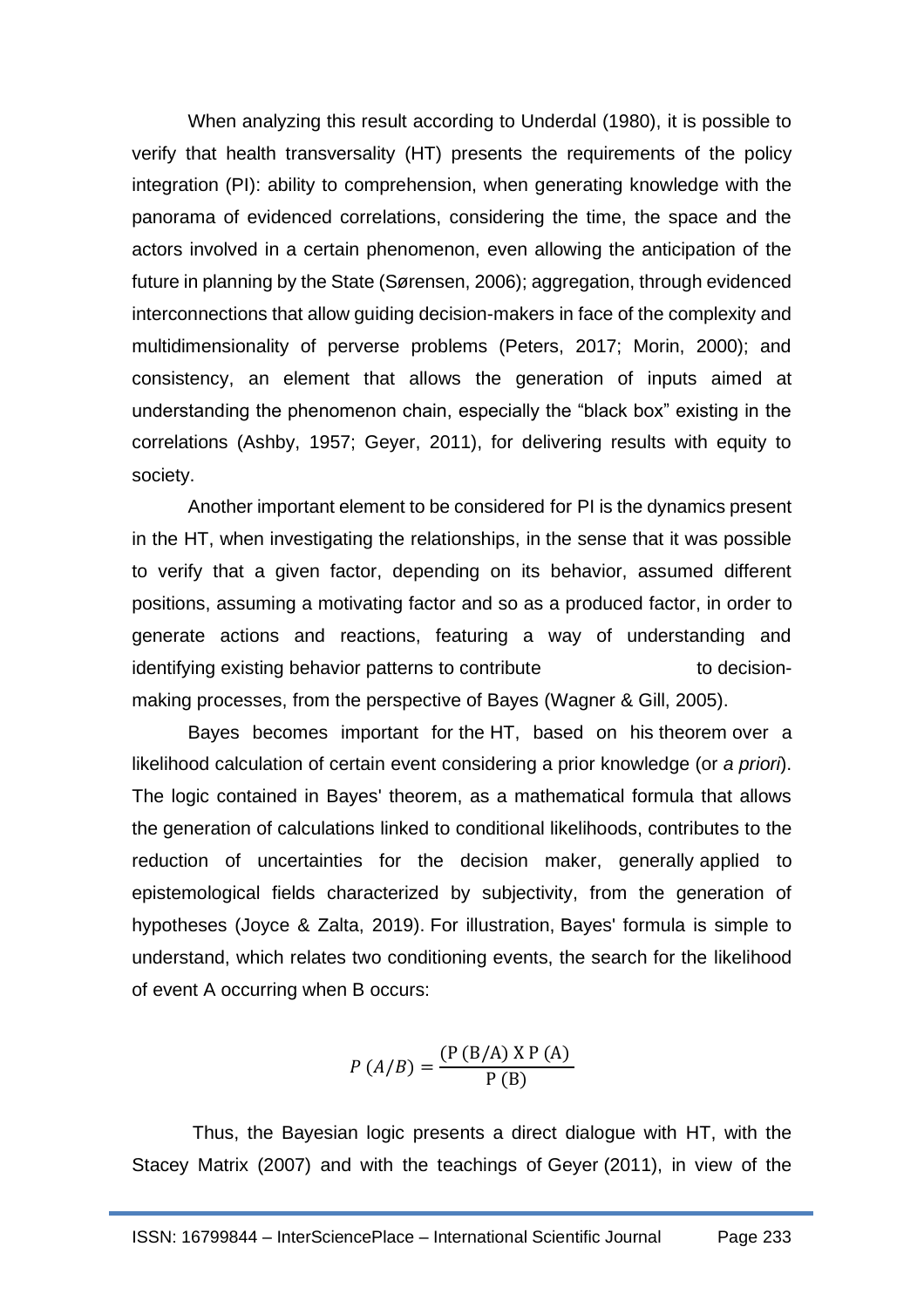relationship between complexity and the policy formulation, considering that providing reduction of uncertainties about a certain phenomenon, it becomes fundamental to support decision-making processes, contributing to increased confidence, since it may be possible to identify patterns in the face of evidence of policy correlations.

HT allows acting in this context, in view of the possibility of generating knowledge, based on the existing correlations of policies and the perceptions of society in participatory processes through feedback cycles in order to feed relevant information, a fact that contributes to reduce uncertainties and generate inputs to support decisions for policy making by decision makers or formulators (Ashby, 1957; Geyer, 2011)

Thus, HT can generate elements that minimize any impacts of a given external policy, contributing to an increase in the level of security for the decision maker and with better results for the public administration, including in order to prevent negative impacts, considering most likely to particular policy precisely by the increase in the degree of targeting and hitting, before the reduction of uncertainties (Geyer, 2011; Motta, 1997).

It is interesting to note that it was possible to show how health policy correlated with other policies, precisely because of its characteristic linked to life as a human condition, in the sense of how the individual capacities of human beings can be directly affected by the actions or inactions of the State, and how is the importance of PI in the process of searching for better conditions in favor of development (Underdal, 1980; Sen, 2018).

The Brundtland Report (1987) had already argued the need for governments to act in a more incisive way in PI, with a focus on finding ways that could contribute to the future of humanity, being an important element up to the present day and in accordance with 2030 Agenda (UN, 2015).

It can be said that the HT is in a "*continuum*" between the coordination and the integration for the policy design, as a link that helps to generate synergy and connectivity required for action by the state, including an "*ex-ante*" posture for policy makers and for policy designers to scale appropriately their decisions (Peters, 2018).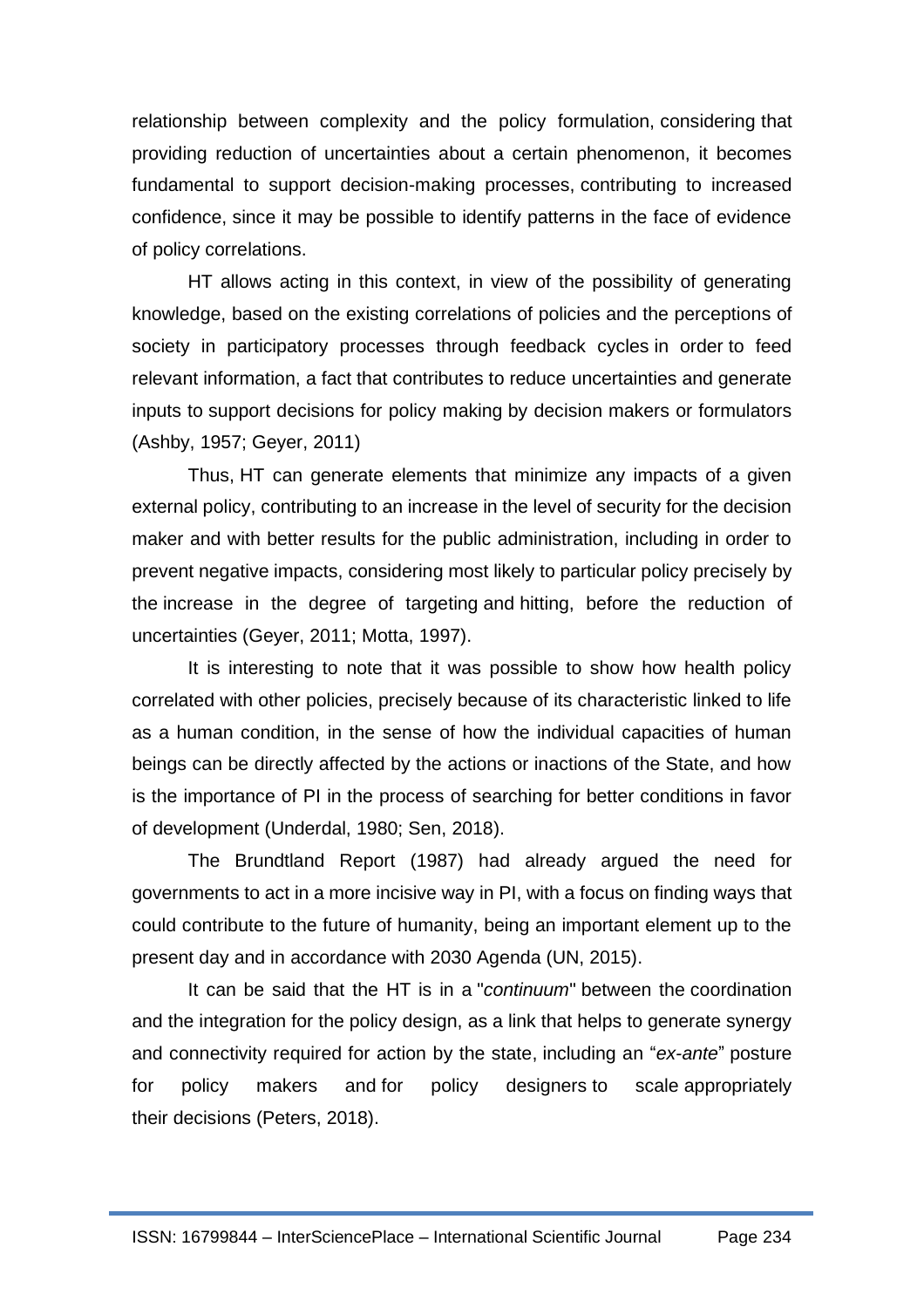It is possible to understand that HT has the capacity to enhance the collective construction of public solutions by the State, considering its relationship with PI and how it can be interesting to apply it in the policy formulation process, in order to contribute to overcome the challenges promoted due to the contemporary complexity and limitations in relation to the State, given the need for systemic government action.

## **CONCLUSION**

In view of the proposed objective, we were able to identify evidence resulting from the integrative review that allowed us to understand through Granoveter's Theory of Ties (1973) that health policy has a high level of policy integration. This statement was made based on the 671 correlations identified in the 79 scientific articles, making it possible for the dynamics existing in the health transversality (HT) to emerge as an important element to understand behavior patterns contained in phenomena, considering their direct contribution to decision making. decision, from the Bayesian point of view (Underdal, 1980; Wagner & Gill, 2005).

Our empirical approach, which is the targets contained in the 17 SDGs of the 2030 Agenda, allowed us to provide the integrated analysis along with the identified production and contributed to answer the initial question: "*would health policy be able to integrate other public policies?",* given the confirmation evidenced scientifically, in such a way that HT can emerge as a catalyst for the joint pursuit of governmental action for the benefit of society and life, inserted in a space of cooperation with other policies, in order to increase the degree of effectiveness of policies, through greater precision of the targeting and hit level in the policy design and collective solution building processes (Howlett, 2014) .

Important that State can act as a key-institution, considering its capillarity and constitutional competences, in order to break with poverty cycles, creating conditions to reduce socioeconomic inequalities, as well as for gender, for race,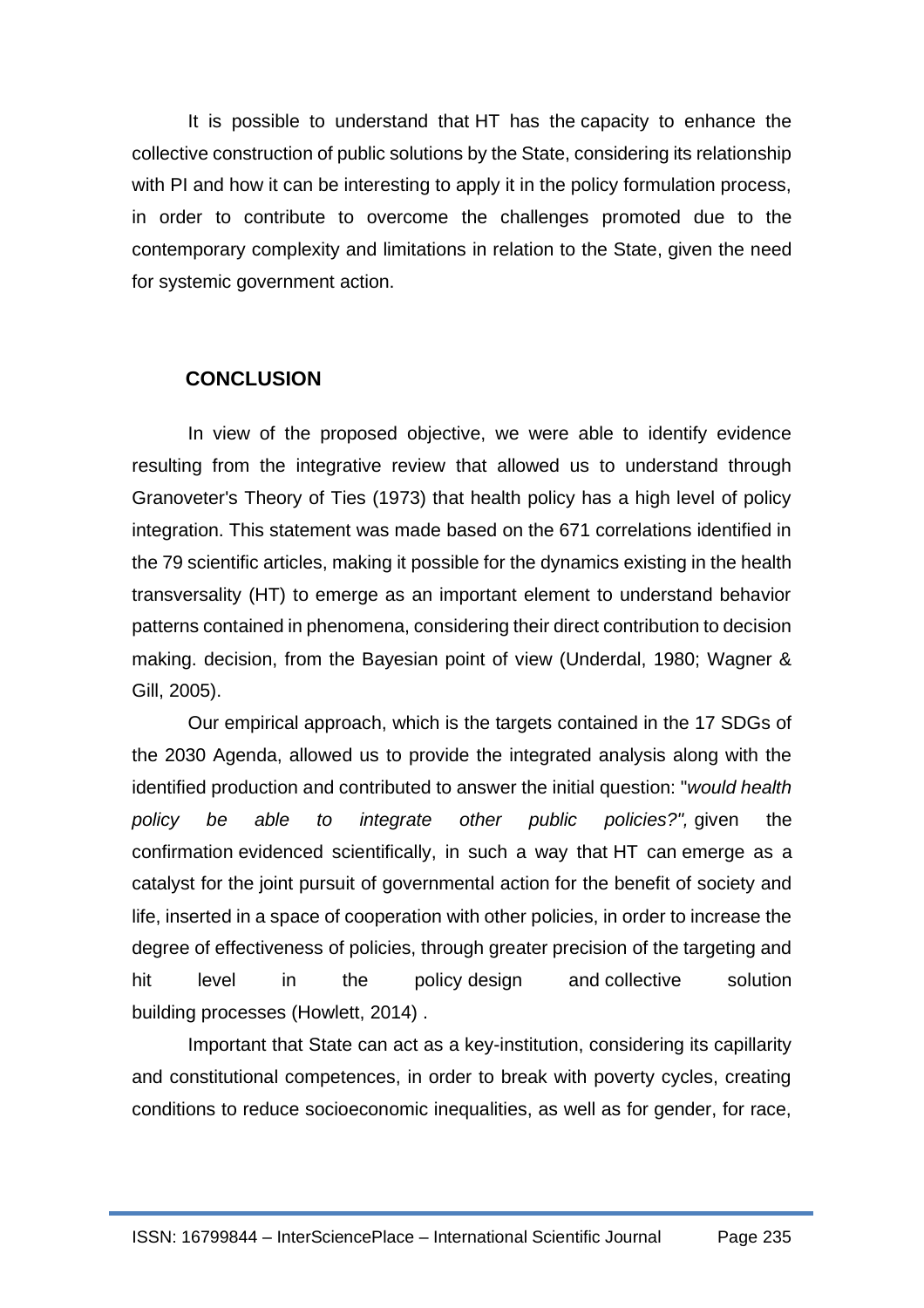for ethnicity, among others, building a full life, with health as a connecting policy with others, in favor of development.

According to the search for its fundamental objectives contained in Article 3 in BFC/1988, with a view to better understanding of complex environments, to overcome socioeconomic barriers that allow to raise individual capacities, in order to promote life as a human condition in the search for sustainable development (Campello & Neri, 2013; Sen, 2018).

Therefore, health transversality (HT) can be a viable alternative to achieve this goal, since the stimulus to social participation, in the search for a better quality of democracy, can be important to promote joint actions between State and society, as well as for the generation of qualified data that subsidize decision makers in advance (*ex-ante*).

Still, the HT can promote integrative actions of policies among participating actors, both in the articulation and in the generation of qualified inputs for decision-making processes related to dimensioning public solutions. That way, HT can increase the policy effectiveness in the search for better results so that current and future generations may have full living conditions (Geyer, 2011; Howlett, 2014; Peters et al., 2018; Sen, 2018).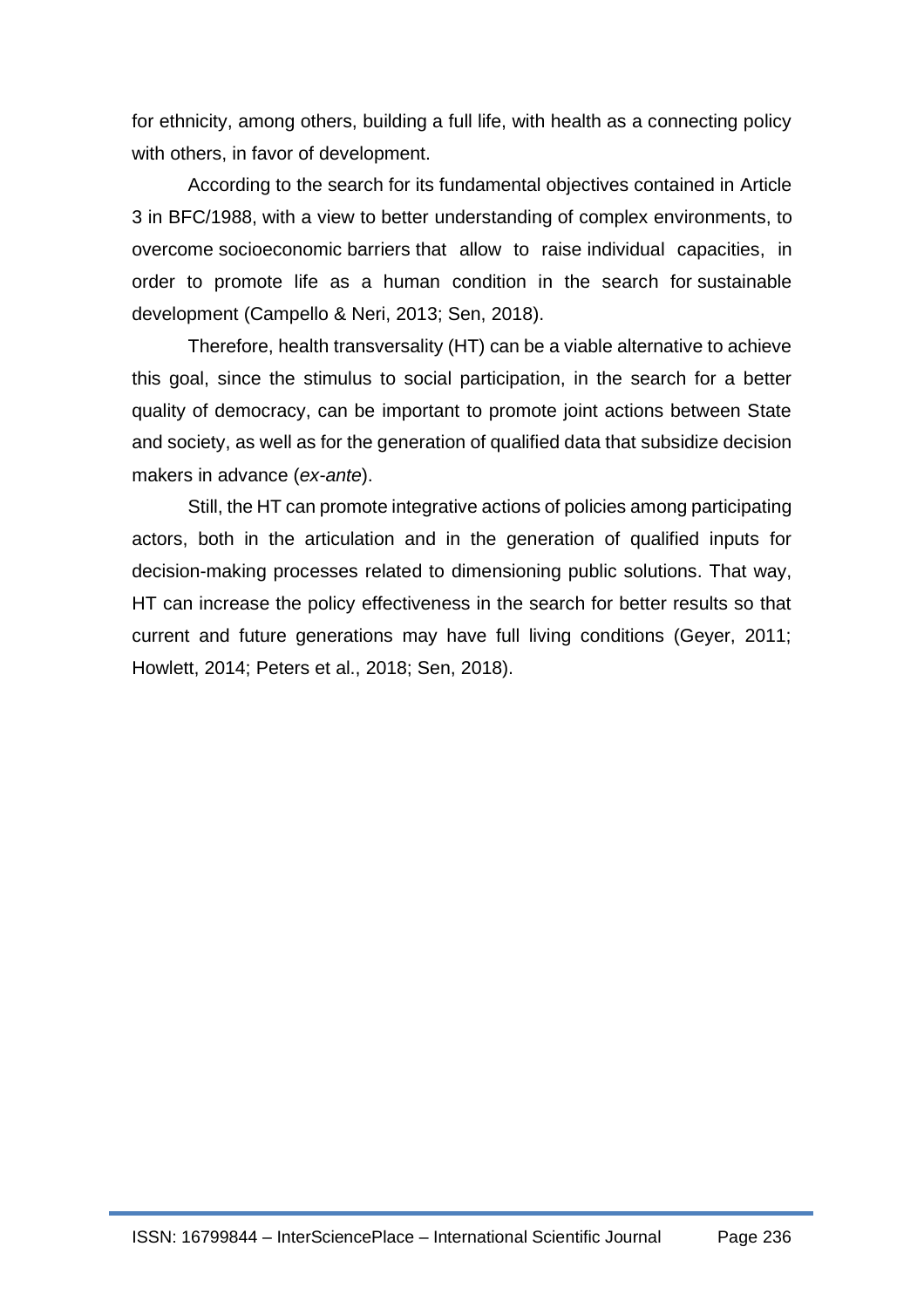## **REFERENCES**

- ARANALDE, M.M (2009). *Reflexões sobre os sistemas categoriais de Aristóteles, Kant e Ranganathan.* Ciência da Informação, v. 38, n. 1, p. 86- 108.
- ASHBY, R. (1957). *An Introduction to Cybernetics*. Chapman & Hall Ltd, London. Internet 1999.
- BARDIN, L. (2011). *Análise de conteúdo*. 4ªed. Lisboa: Edições, v. 70, p. 1977, 2011.
- BORGATTI, S.P., & EVERETT, M.G. (2006). Graph-theoric perspective on centrality. *Soc Networks*, v. 28, p. 466-484.
- BRASIL. Constituição (1988). *Constituição da República Federativa do Brasil de 1988*. Presidência da República. Casa Civil. Subchefia para Assuntos Jurídicos. Brasília, DF.
- BRUGUÉ, Q. (2008). *Transversalidad*: del concepto a la práctica, de las ideas a los resultados. Fundación Kaleidos.
- BRUGUÉ, Q., CANAL, R. & PAYA, P. (2015) ¿Inteligencia administrativa para abordar "problemas malditos"? El caso de las comisiones interdepartamentales. *Gestión y Política Pública [online*], México, v. 24, n. 1, p. 85-130, jun.
- ONU (1987). *Our Common Future - The Brundtland Report*. Report of the World Commission on Environment and Development (WCED). New York.
- CAMPELLO, T. & NERI, M.C. (2013). *Programa Bolsa Família:* uma década de inclusão e cidadania. Ipea.
- DAHLGREN, G. & WHITEHEAD, M. (1991). Policies and strategies to promote social equity in health.
- DE GOEIJ, M.C.D., SUHRCKE, M., TOFFOLUTTI, V., DE MHEEN, D.V., SCHOENMAKERS, T.M. & KUNST, A.E. (2015). How economic crises affect alcohol consumption and alcohol-related health problems: a realist systematic review. *Social Science & Medicine*, v. 131, p. 131-146.
- ERCOLE, F.F., MELO, L.S.D. & ALCOFORADO, C.L.G.C. (2014). Revisão integrativa versus revisão sistemática. *Revista Mineira de Enfermagem*, v. 18, n. 1, p. 9-12.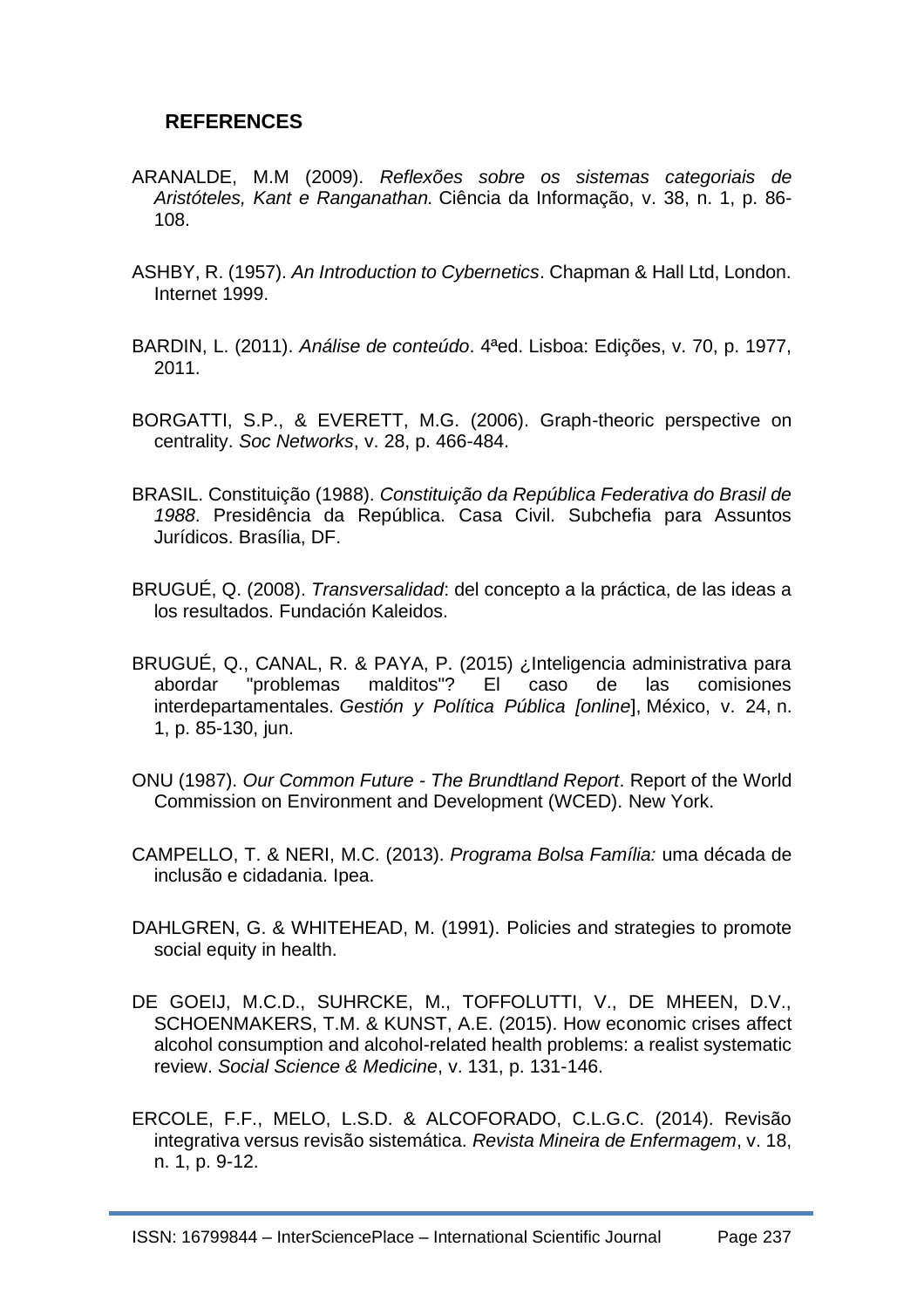- FIELD, A., MILES, J. & FIELD, Z. (2012). *Discovering statistics using R.* Sage publications.
- FLEURY, S. (2003) Concertação e efetividade da ação política: o Conselho de Desenvolvimento Econômico e Social do governo Lula. In: *Congresso Internacional del CLAD*, Panamá. Anais.
- GANONG, L.H. (1987). Integrative reviews of nursing research. *Research in nursing & health*, v. 10, n. 1, p. 1-11.
- GEYER, R. (2011). *Complexity and the Stacey Diagram.* Vídeo (07:27). Vimeo. Brightmoon Media. Hope Street Centre.
- GRANOVETTER, M.S. (1973). The strength of weak ties. *American journal of sociology*, v. 78, n. 6, p. 1360-1380.
- HOUSE J.S. (2015). *Beyond Obamacare:* Life, Death, and Social Policy. New York, NY: Russell Sage Foundation.
- HOWLETT, M. (2014). Policy design: What, who, how and why. *L'instrumentation et Ses Effets*, p. 281-315.
- JOYCE, J. & ZALTA, E.N. (2019, edition). *The Stanford Encyclopedia of Philosophy:* Bayes' Theorem. First published Sat Jun 28, 2003.
- KAUFMAN, D. (2012). A Força dos Laços Fracos de Mark Granovetter no Ambiente do Ciberespaço. Galáxia. *Revista do Programa de Pós-Graduação em Comunicação e Semiótica*. ISSN 1982-2553, n. 23.
- LALONDE M. (1974). *A new perspective on the health of Canadians:* a working document. Ottawa: Health and Welfare Canada.
- LANZALACO, L. (2010). Riscoprire la razionalità sinottica? Coerenza, integrazione ed efficacia delle politiche pubbliche. *Rivista italiana di politiche pubbliche*, n. 1, p. 33-59.
- LEACH, M. (2016). States, Markets and Society Looking Back to Look Forward. In: 2016. Disponível em: LEACH, Melissa. *States, Markets and Society – New Relationships for a New Development Era*. IDS Bulletin. Vol. 47 No. 2A November.

LEÓN-CORTÉS, J.L., LEAL FERNÁNDEZ, G. & SÁNCHEZ-PÉREZ, H.J. (2019).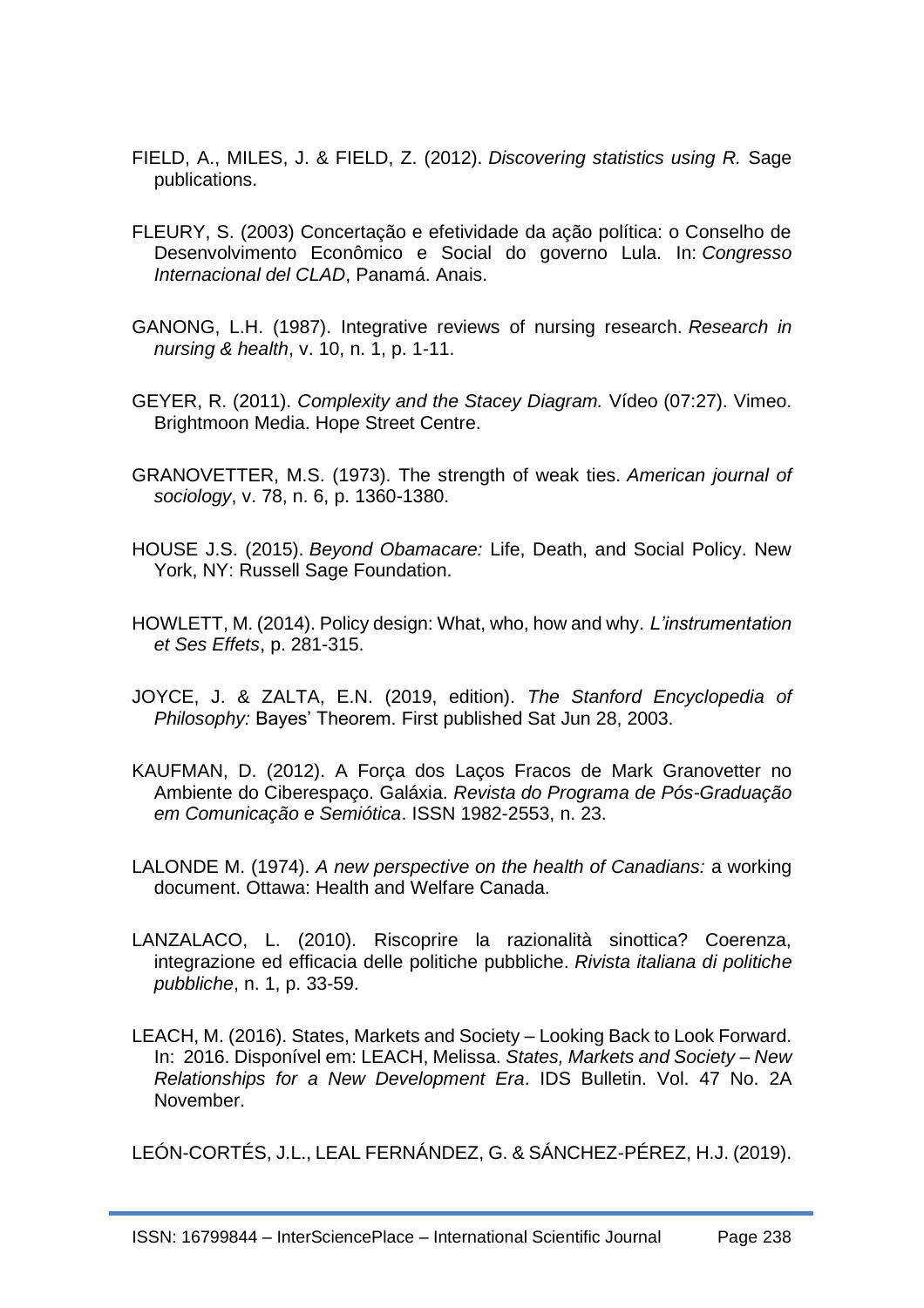Health reform in Mexico: governance and potential outcomes. *Int J Equity Health 18,* 30.

MINAYO, M.C. & SANCHES, O. (1993). Quantitativo-qualitativo: oposição ou complementaridade? *Cadernos de saúde pública*, v. 9, p. 237-248.

MORIN, E. (2000). *Ciência com consciência*. Rio de Janeiro: Bertrand.

\_\_\_\_\_\_\_\_ (2001). *A cabeça bem-feita*. Tradução de Eloá Jacobina. Rio de Janeiro: Bertrand Brasil.

- MOTTA, J. (1997). Decisões de preço em clima de incerteza: uma contribuição da análise Bayesiana. *Revista de Administração de Empresas*, v. 37, n. 2, p. 31-46.
- MULIA, N., ZEMORE, S.E., MURPHY, R., LIU, H. & CATALANO, R. (2014). Economic loss and alcohol consumption and problems during the 2008 to 2009 US recession. *Alcoholism: Clinical and Experimental Research,* 38(4), 1026- 1034.
- NETO, J.M.R. & BORGES, D.F.A (2019). (In) consistência das Agendas Transversais de Governo frente aos Grupos de Interesse: o caso do Promeso. Em: *Desenvolvimento em Questão*, v. 17, n. 48, p. 193-212.
- NOVAES, W. (1992). Eco-92: avanços e interrogações. In: *Estudos avançados*, v. 6, n. 15, p. 79-93.
- OMS (1978). *Conferência Internacional sobre cuidados primários de saúde*. Declaração de Alma-Ata. 6-12 de setembro de 1978. Organização Mundial de Saúde (OMS).
- ONU (1948). *Resolução nº 217 A (III).* Declaração Universal dos Direitos Humanos (DUDH). Assembleia Geral das Nações Unidas. 10 de dezembro de 1948.

\_\_\_\_\_ (1968). *Proclamação de Teerã*. Conferência de Cúpula da Organização das Nações Unidas sobre Direitos Humanos. 13 de maio de 1968.

\_\_\_\_\_ (2015). *Resolução nº A/RES/70.* Transformando nosso mundo: a Agenda 2030 para o Desenvolvimento Sustentável. Organização das Nações Unidas. 25 de setembro de 2015.

ORDACGY, A.D.S. (2009). O direito humano fundamental á saúde pública. *Revista da Defensoria Pública da União*, n. 01.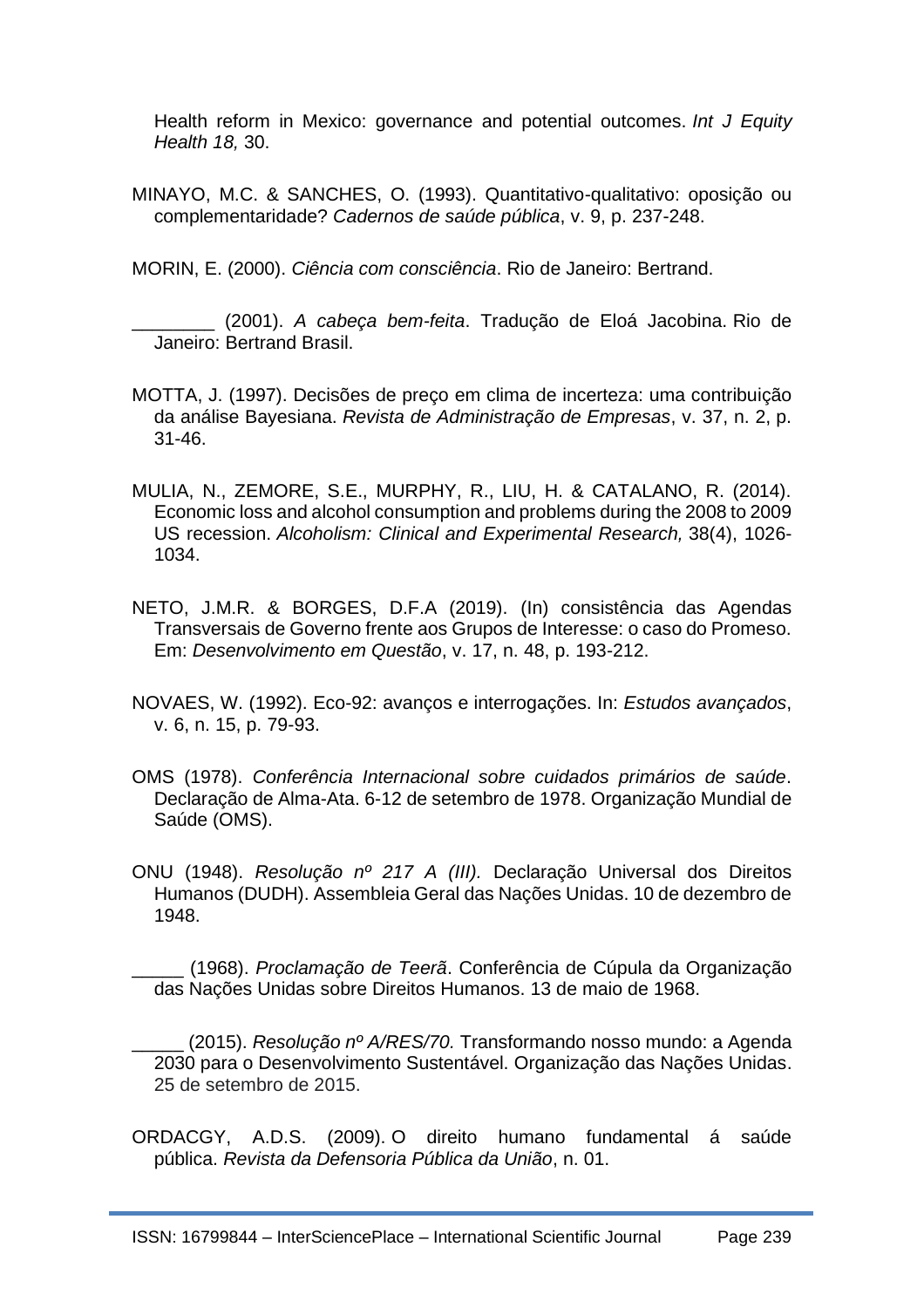PETERS, B.G. (2013). O que é Governança? *Revista do TCU*, n. 127, p. 28-33.

\_\_\_\_\_\_\_\_\_\_\_ (2005). *The search for coordination and coherence in public policy:* Return to the center. Unpublished paper. Department of Political Science. University of Pittsburgh.

(2017). What is so wicked about wicked problems? A conceptual analysis and a research program. *Policy and Society*, v. 36, n. 3, p. 385-396.

\_\_\_\_\_\_\_\_\_\_\_ (2018). The challenge of policy coordination. *Policy Design and Practice*, v. 1, n. 1, p. 1-11.

- PETERS, B.G., CAPANO, G, HOWLETT, M., MUKHERJEE, I., CHOU, M. & RAVINET, P. (2018). *Designing for policy effectiveness:* Defining and understanding a concept. Cambridge University Press.
- ROSE, G. & MARMOT, M. (1981). Social class and coronary heart disease. *Heart*, v. 45, n. 1, p. 13-19.
- SDH (2020). *Social Determinants of Health*. Website da World Health Organization (WHO), 2020.
- SEN, A. (2018). *Desenvolvimento como liberdade*. Editora Companhia das letras, Kindle.
- SERRA, A. (2005). La gestión transversal. Expectativas y resultados. *Revista del clad Reforma y Democracia*, n. 32, p. 1-17.
- SILVA, T.D. (2011). *Gestão da transversalidade em políticas públicas*. Encontro da Associação Nacional de Pós-Graduação em Administração (ENANPAD). Rio de Janeiro, v. 131.
- SØRENSEN, E. (2006). Metagovernance: The changing role of politicians in processes of democratic governance. *The American review of public administration,* v. 36, n. 1, p. 98-114.
- SOUZA, L.E.P.F.D., PAIM, J.S., TEIXEIRA C.F., BAHIA, L., GUIMARÃES, R., ALMEIDA-FILHO, N.D. MACHADO, C.V., CAMPOS, G.W. & AZEVEDO-E-SILVA, G. (2019). Os desafios atuais da luta pelo direito universal à saúde no Brasil. *Ciência & Saúde Coletiva*, 24, 2783-2792.